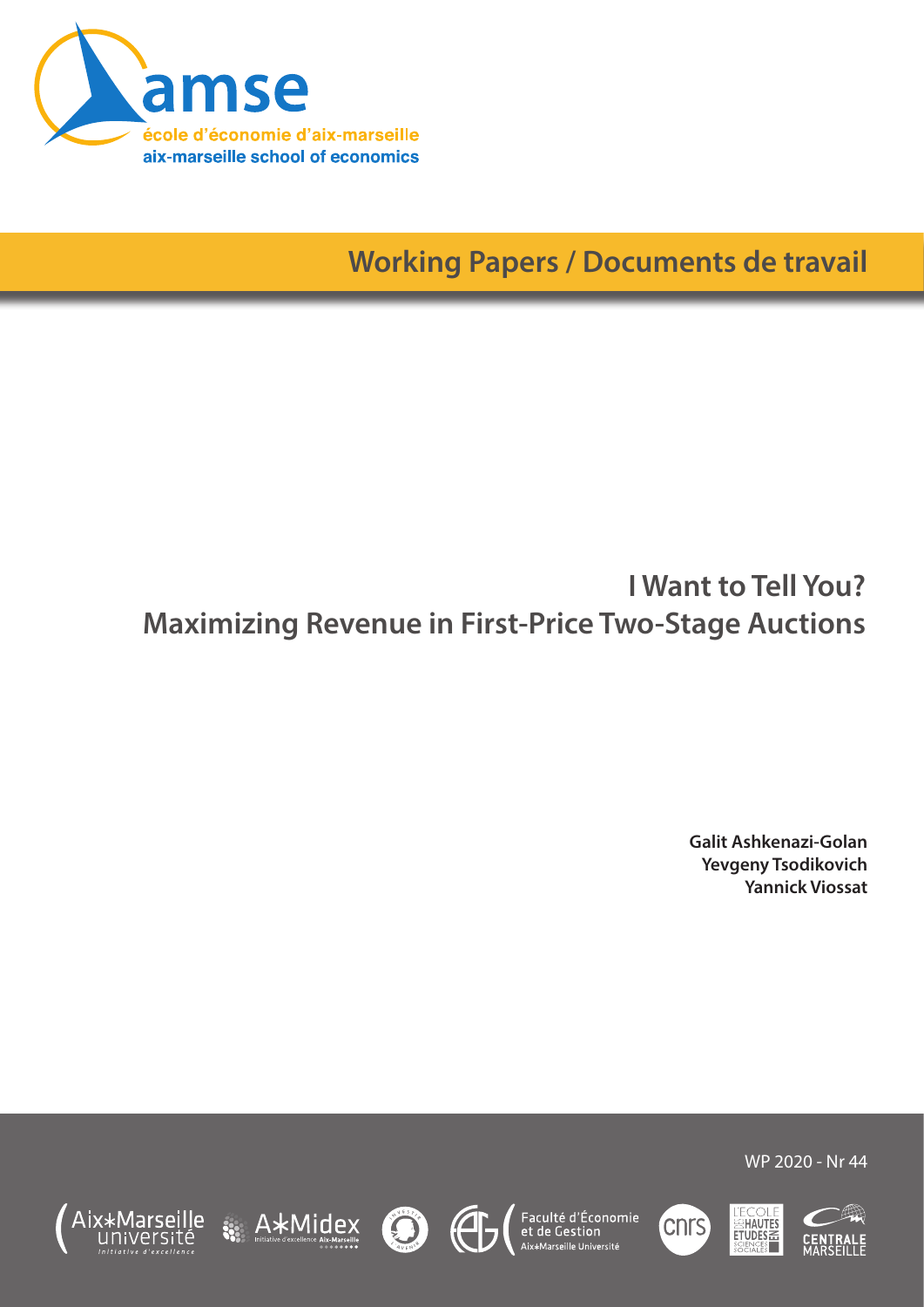## I Want to Tell You?

Maximizing Revenue in First-Price Two-Stage Auctions <sup>∗</sup>

Galit Ashkenazi-Golan<sup>†</sup> Yevgeny Tsodikovich<sup>‡</sup> and Yannick Viossat<sup>§</sup>

October 14, 2020

#### Abstract

A common practice in many auctions is to offer bidders an opportunity to improve their bids, known as a Best and Final Offer (BAFO) stage. This final bid can depend on new information provided about either the asset or the competitors. This paper examines the effects of new information regarding competitors, seeking to determine what information the auctioneer should provide assuming the set of allowable bids is discrete. The rational strategy profile that maximizes the revenue of the auctioneer is the one where each bidder makes the highest possible bid that is lower than his valuation of the item. This strategy profile is an equilibrium for a large enough number of bidders, regardless of the information released. We compare the number of bidders needed for this profile to be an equilibrium under different information settings. We find that it becomes an equilibrium with fewer bidders when no additional information is made available to the bidders compared to when information regarding the competition is available. As a result, from the auctioneer's revenue perspective, when the number of bidders is unknown, there are some advantages to not revealing information between the stages of the auction.

Journal classification number: D44, D82.

Keywords: Auctions, multistage auctions, BAFO, information utilization.

<sup>∗</sup>The authors wish to thank David Lagziel for his valuable comments. G. Ashkenazi-Golan acknowledge the support of the Israel Science Foundation, grants #217/17 and #722/18, and NSFC-ISF, China Grant #2510/17. Y. Tsodikovich acknowledges the support of the French National Research Agency Grants ANR-17-EURE-0020. The research of G. Ashkenazi-Golan and Y. Tsodikovich was partially supported by the COST Action CA16228 "European Network for Game Theory" (GAMENET).

<sup>†</sup>The School of Mathematical Sciences, Tel Aviv University, Tel Aviv 6997800, Israel. e-mail: galit.ashkenazi@gmail.com .

<sup>‡</sup>Aix Marseille Univ, CNRS, EHESS, Centrale Marseille, AMSE, Marseille, France. e-mail: yevgets@gmail.com

<sup>&</sup>lt;sup>§</sup>PSL, Université Paris–Dauphine, CEREMADE UMR7534, Paris, France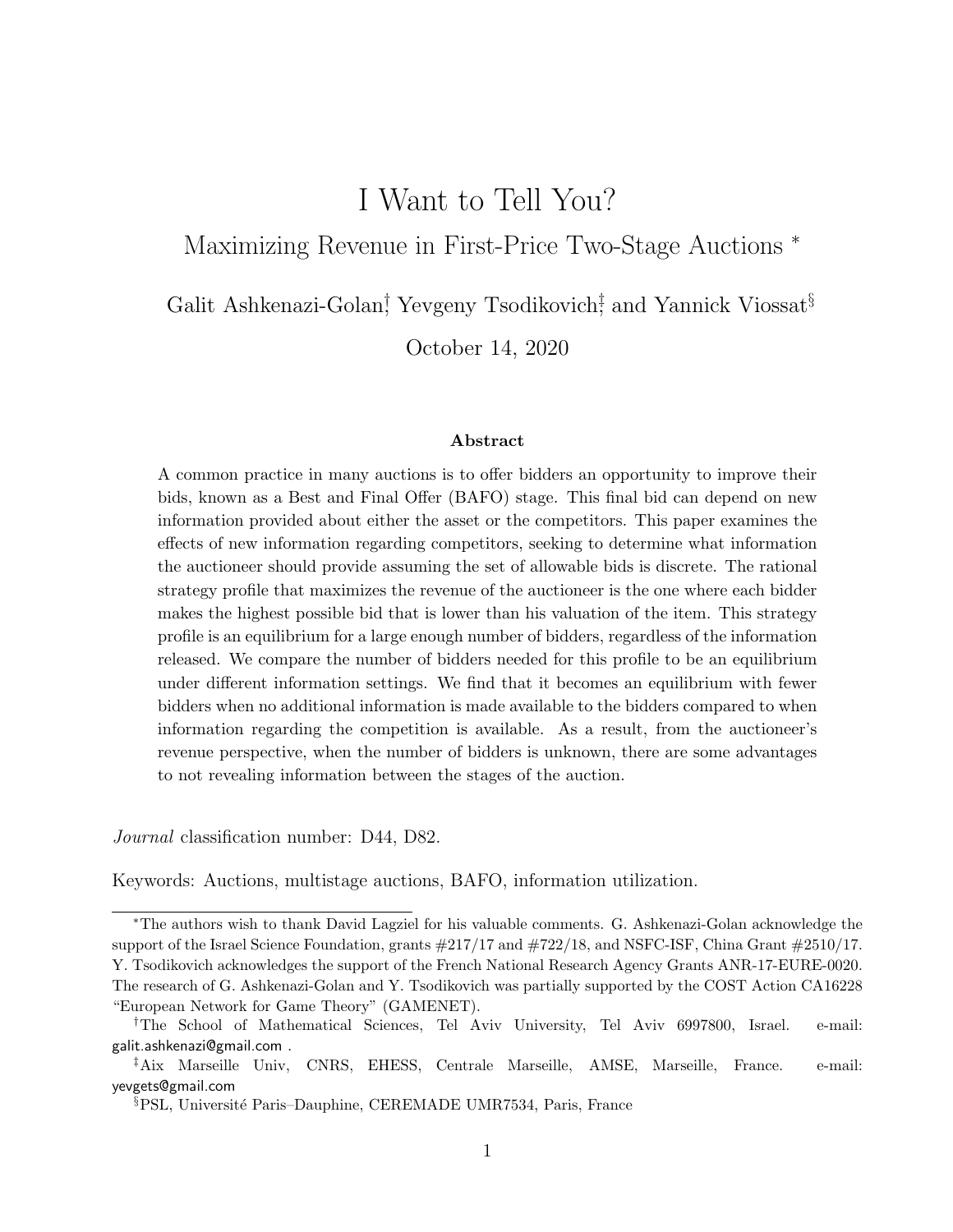## 1 Introduction

This paper examines information effects in two-stage auctions involving a large number of bidders. It is intuitively clear and theoretically understood that, under rather general assumptions, when large numbers of bidders participate in an auction, the strong competition drives the revenue of the auctioneer up. [Wilson](#page-18-0) [\[1977\]](#page-18-0), followed by [Milgrom](#page-17-0) [\[1979\]](#page-17-0), showed that in a first-price sealed-bid auction with affiliated values, as the number of bidders increases, the winning bid converges to the value the winner attributes to winning the auction. This mechanism is not only efficient, but leaves the entire economic surplus in the hands of the auctioneer.<sup>[1](#page-2-0)</sup>

The importance of the number of bidders to the revenue of the auctioneer was highlighted by [Bulow and Klemperer](#page-17-1) [\[1994\]](#page-17-1), who showed that the additional revenue provided by one extra bidder could exceed the revenue from choosing the optimal allocation mechanism. Another reason for analyzing auctions with many bidders was stated in [Wilson](#page-18-1) [\[1985\]](#page-18-1) and [Neeman](#page-17-2) [\[2003\]](#page-17-2): it allows for lighter assumptions regarding bidders' knowledge of features like the exact number of bidders or the distribution of their valuations. Often, bidders only need to know that there is a large number of participants in the auction. Furthermore, in many settings the exact equilibrium strategies are hard to compute, whereas the asymptotic strategies are more straightforward, as illustrated by [Bali and Jackson](#page-17-3) [\[2002\]](#page-17-3) among others.

It is common to have two stages in procurement auctions, especially those relating to construction contracts. In the first stage, the bidders submit sealed bids that are evaluated, the highest being chosen. The corresponding bidders move on to the second stage, known as the Best And Final Offer (BAFO) stage, where they are allowed to increase their bids. The winner in the auction is chosen based on the BAFO-stage bids, and typically pays his bid (first-price auction).

This paper was inspired by a consulting job. An auctioneer<sup>[2](#page-2-1)</sup> was seeking advice on what information to provide to the bidders before the BAFO stage in order to maximize her revenue. In general, such information can help bidders learn either their private values or the level of competition. While an extensive literature has examined the former information effect (e.g., [Pesendorfer and Swinkels](#page-18-2) [\[2000\]](#page-18-2), [Swinkels](#page-18-3) [\[2001\]](#page-18-3)), little is known about the latter. Our paper fills this gap in the literature by considering which information, if any, should be given to bidders between stages to maximize revenue. To isolate the problem of how to stimulate competition via information, we chose a model of private valuations. Naturally, if there are common unknown components to the valuation, additional information teaches each bidder not only about the competition but also about his private value, which can significantly affect future bids. Hence, in our model, information about the other bids and bidders does not affect valuations. It only affects beliefs regarding the second-stage bids and how competitive the rest of the bidders might be.

<span id="page-2-0"></span><sup>&</sup>lt;sup>1</sup>More about efficiency in large auctions can be found in [Pesendorfer and Swinkels](#page-18-2) [\[2000\]](#page-18-2), [Swinkels](#page-18-3) [\[2001\]](#page-18-3), [Bali and Jackson](#page-17-3) [\[2002\]](#page-17-3), [Fibich and Gavious](#page-17-4) [\[2010\]](#page-17-4) and the references therein.

<span id="page-2-1"></span><sup>2</sup>Hereafter, as customary in auctions, the auctioneer will be referred to as a female "seller" and the bidders as male "buyers", although in procurement auctions the roles are reversed.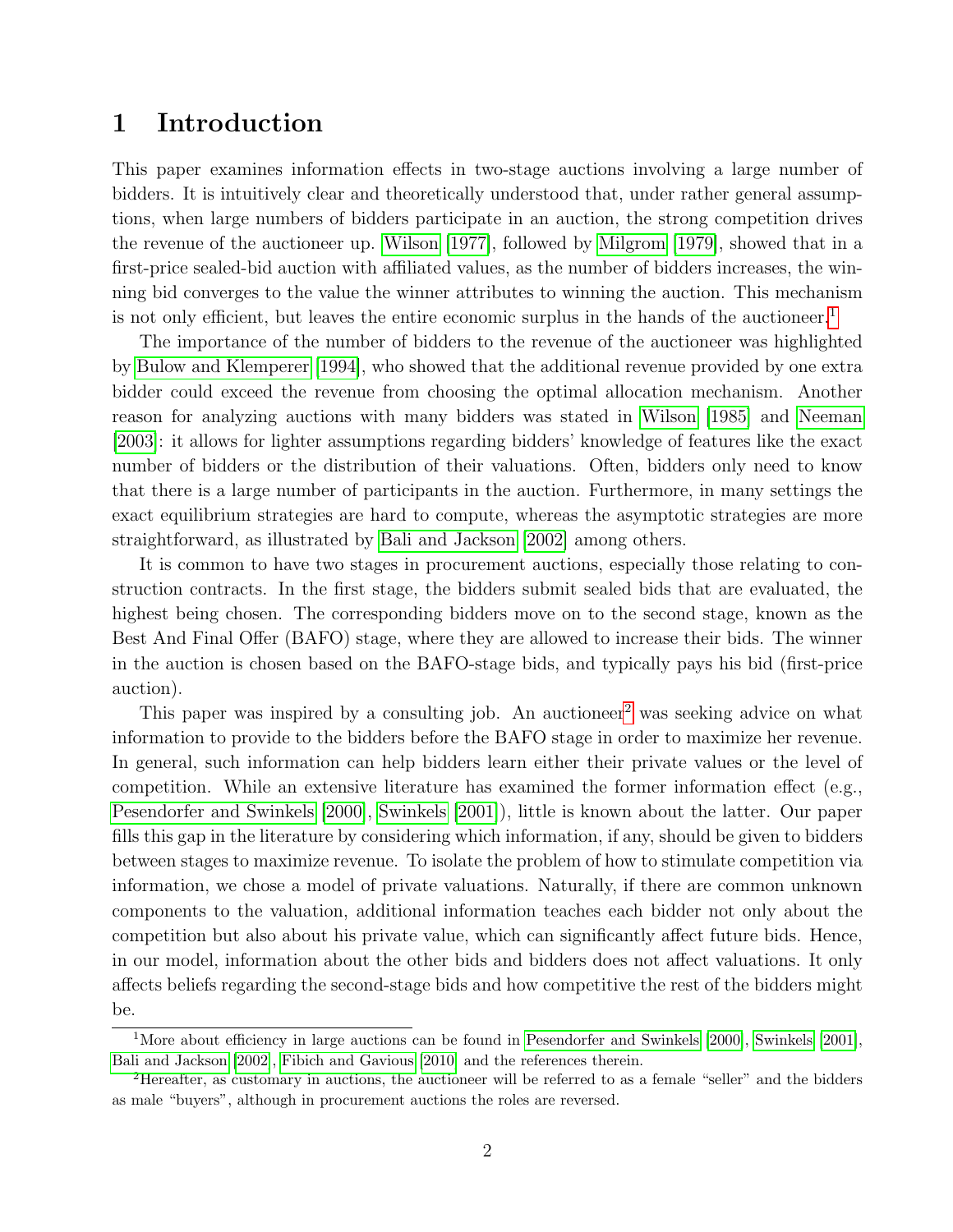While the literature suggests that a second-price sealed-bid auction is optimal (in terms of revenue for the auctioneer) for our setting [\[Myerson, 1981\]](#page-17-5), this type of auction is not widely used. Two-stage auctions, however, are common. The optimal two-stage auction design when the values might be correlated was explored in [Perry et al.](#page-18-4) [\[2000\]](#page-18-4), that considered a model where the second stage is a second-price sealed-bid auction. The optimal information to be released by the auctioneer in a two-stage auction where the second stage is a second-price sealed-bid auction was investigated by [Ganuza](#page-17-6) [\[2007\]](#page-17-6). Our research is restricted to the more common auction structure, where the second stage is a first-price sealed-bid auction. As far as we know, this model, particularly the optimal information structure, has not previously been explored.

In our model, n bidders with private values participate in a sealed-bid two-stage auction with discrete<sup>[3](#page-3-0)</sup> bids. The top two bidders from the first stage proceed to the second stage (the BAFO stage), where they can either increase their bid or maintain the previous one. The highest bidder in the second stage wins the auction, pays this bid, and receives the good. Between the stages, the seller can privately send a message to each of the finalists regarding others' bids, their ranking, or other relevant information.

This information can trigger two opposing effects. On the one hand, information about competitors can drive prices up, as bidders seek to increase their chances of victory. On the other hand, the possibility of future information can reduce bids in the first round. A bidder may choose to submit a lower bid in the first stage and increase it only if he finds himself facing a strong competitor. Otherwise, the smaller initial bid becomes the final one, decreasing the revenue of the seller.

The main goal and contribution of this paper are to provide a theoretical answer to a practical question, and to deduce the conditions under which each of the above-mentioned effects is stronger. More precisely, we seek to determine when the strategy profile that maximizes the revenue of the seller is an equilibrium, and when it is the unique equilibrium for different information structures.

We show that the revenue-maximizing strategy profile is an equilibrium for a large enough number of bidders, regardless of the information released between the stages. We compare the number of bidders required for this strategy profile to be an equilibrium across different information structures. We find that without meaningful information, fewer bidders are required to maintain this strategy profile as an equilibrium. As a result, when the number of bidders is unknown, there are some advantages to conducting an auction without revealing information before the BAFO stage.

We postulate not only that it takes fewer bidders to obtain the revenue-maximizing equilibrium in auctions where information is withheld than in auctions with information, but also that it remains the unique equilibrium under fewer bidders when no information is provided. This strengthens the claim that providing additional information between stages is not to the seller's advantage, as it gives bidders an opportunity to play an equilibrium where they bid less. As is frequently the case (see, for example, [Quint and Hendricks](#page-18-5) [\[2018\]](#page-18-5)), the uniqueness

<span id="page-3-0"></span><sup>3</sup>We discuss the continuous case in Appendix [C.](#page-22-0)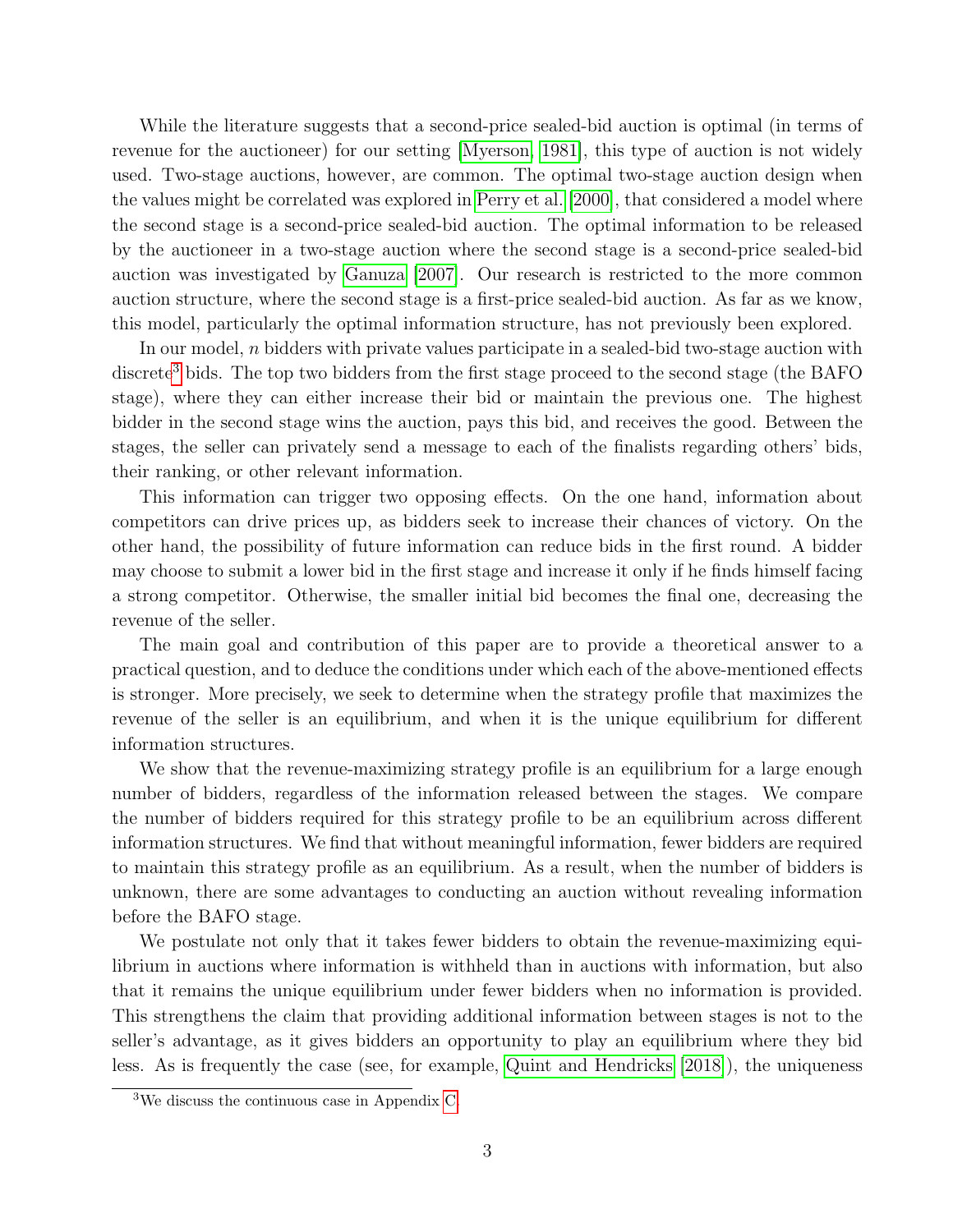of this equilibrium can only be proven in special cases. We provide such a proof in Appendix [A](#page-19-0) for a simple scenario and test this hypothesis for more complicated scenarios using a computer simulation.

Our analysis differs from common practice in the auction literature. Instead of finding equilibrium strategies in a given auction or finding the optimal mechanism for specific settings, we solve an implementation problem. In our work, a particular strategy profile, the revenuemaximizing profile, is desired and we construct an information structure in which this profile is an equilibrium in a two-stage auction with discrete bids and many bidders. For a small number of bidders, multiple equilibria can exist, including equilibria with mixed actions or relatively low bids. The example in Section [3.1](#page-10-0) shows that the optimal information structure in an auction with a small number of bidders depends on the fine details of the value distribution.

The implication of our results is that information provided before the BAFO stage might decrease the revenue of the seller. Hence, when the sole purpose of the BAFO stage is to encourage competition, providing no information tends to be better for the seller. It also renders the BAFO meaningless. Since the bidders learn nothing between stages, the optimal strategy is to bid the same amount in both stages. In such situations, there is an argument for avoiding the BAFO stage altogether, which can reduce costs and prevent delays [\[Ahadzi and](#page-17-7) [Bowles, 2001,](#page-17-7) Dudkin and Välilä, 2006].

The remainder of the paper is organized as follows. This introduction is followed by a short survey of related literature and findings regarding multi-stage auctions. Section [2](#page-6-0) formally presents the model and the various information structures. Section [3](#page-9-0) demonstrates the model through two examples and sets the ground for the main results, which are presented in Section [4.](#page-13-0) Section [5](#page-16-0) includes the concluding remarks and a discussion of the remaining open questions. A partial answer regarding the uniqueness of the equilibrium is given in Appendix [A.](#page-19-0) Finally, in Appendix [B](#page-21-0) we present a more general but less intuitive assumption regarding the joint distribution of the private values that remains consistent with our results and in Appendix [C](#page-22-0) we discuss auctions with a continuum of private values and possible bids. We show that in the continuous case, as in the discrete, there are good reasons for not revealing information.

#### 1.1 Motivation and Related Literature

While commonly used, two-stage auctions with a BAFO stage have received little research attention. For example, the Federal Transit Administration recommends a BAFO stage in its manual[4](#page-4-0) as a means to conclude the auction and receive improved offers. A BAFO stage is also commonly used in the UK and France as the final stage of procurement auctions [\[Noumba and](#page-18-6) [Dinghem, 2005\]](#page-18-6). It appears in large-scale infrastructure projects around the world, such as the water distillation factory in Ashkelon, Israel [\[Sauvet-Goichon, 2007\]](#page-18-7) and in prison procurement and operations in South Africa [\[Merrifield et al., 2002\]](#page-17-9). It was even used as a tie-breaking stage when the auctioneer could not decide between two offers in terms of highest value for

<span id="page-4-0"></span><sup>4</sup>Best Practices Procurement Manual, Federal Transit Administration, November 2001.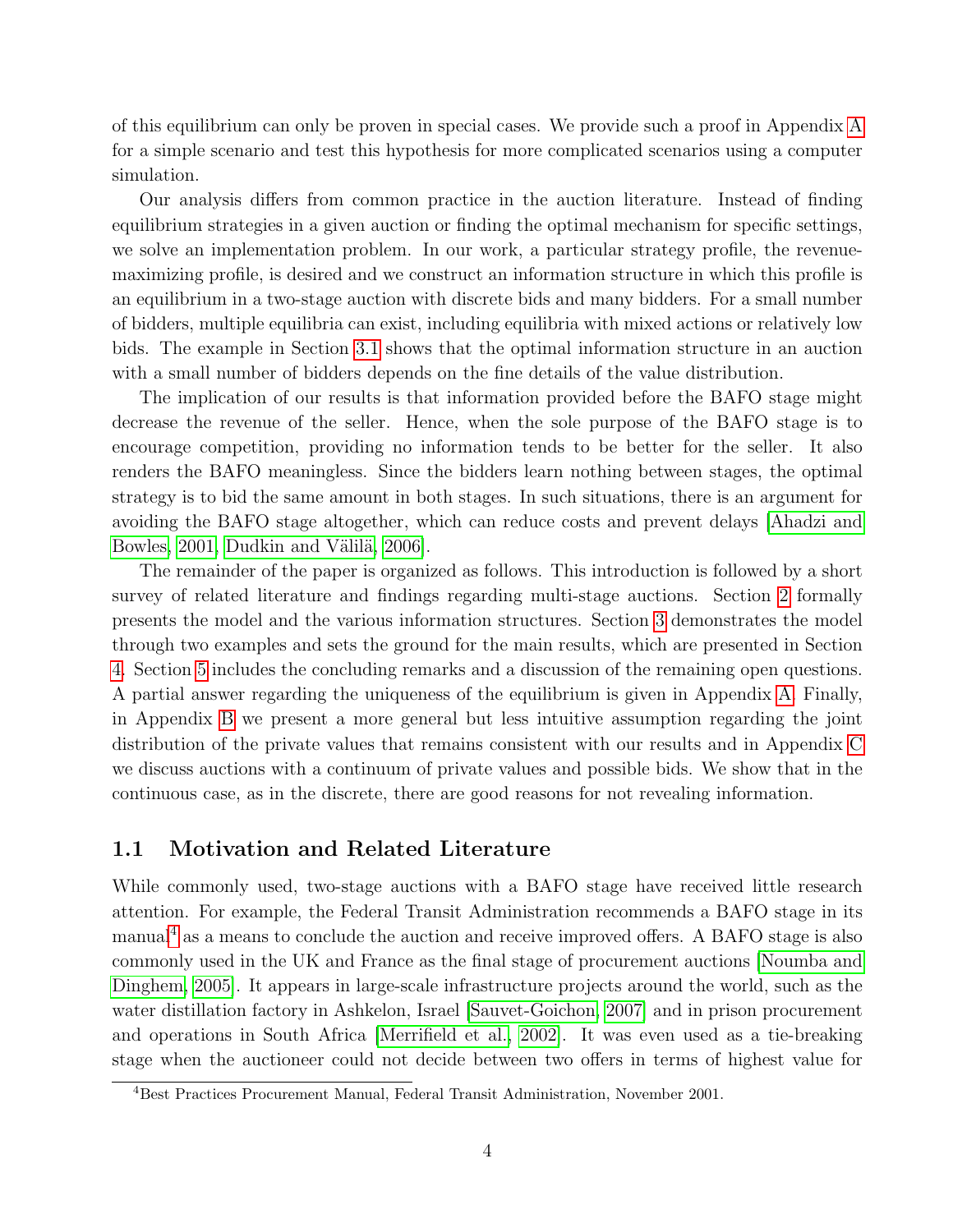money, and decided to implement an additional (unplanned) BAFO stage [\[Rintala et al., 2008\]](#page-18-8). Furthermore, it is the US government's preferred method of buying goods, as suggested in [Chelekis](#page-17-10) [\[1992\]](#page-17-10) and illustrated in [Roll](#page-18-9) [\[2000\]](#page-18-9), [Finley](#page-17-11) [\[2001\]](#page-17-11) and others.

The World Bank, in a procurement guide entitled "Negotiation and Best and Final Offer  $(BAFO)<sup>5</sup>$  $(BAFO)<sup>5</sup>$  $(BAFO)<sup>5</sup>$  states that:

"BAFO is appropriate when the procurement process may benefit from Bidders/Proposers having a final opportunity to improve their Bid/Proposal, including by reducing prices, clarifying or modifying their Bid/Proposal, or providing additional information. It is normally particularly effective when markets are known to be highly competitive and there is strong competitive tension between Bidders/Proposers."

Then the guide lists the objectives of the BAFO – the two main aims being to increase understanding by bidders of the auctioneer's requirements and to enhance competition among bidders who have made a proposal. The results presented here mainly relate to the second aim, addressing the following question: does the BAFO enhance competition? We also investigate its effectiveness when markets are highly competitive, as suggested by the World Bank's guide.

Another possible reason to employ two-stage auctions is for screening purposes: the auctioneer screens out bidders that do not meet some minimum quality or price standards, and in the second stage, she runs an English auction among the remaining bidders. Thus, the purpose of the first stage is to ensure that the good provided meets the minimum requirements, and the only remaining issue, the price, is settled in the second stage.

Screening can also serve the purpose of limiting competition to encourage bidders to participate in an auction with entry costs. For example, in indicative bidding [\[Ye, 2007,](#page-18-10) [Quint](#page-18-5) [and Hendricks, 2018\]](#page-18-5) the seller asks bidders to submit non-binding first-stage bids to evaluate their interest in the good. She then chooses the best bidders to proceed to the second stage, in which they prepare their "real" bid. Since preparing the second-stage bid is costly (requires time, effort, learning about the asset, and so on), it is important to reassure the bidders that their chances of winning are high enough to justify the entry cost. This cost also discourages bidders from bidding high just to qualify, as they are not sure that they want to participate in the second stage.

Multiple stages can also help bidders learn their rivals private value. This happens when the bidder does not know for certain his own valuation (but rather has an estimation of this value given his signal) and the values are correlated (as in [Milgrom and Weber](#page-17-12) [\[1982\]](#page-17-12)). In this case, the information about bids of others changes the bidder's own evaluation of the gain in winning the auction. In such settings, a sealed-bid first-price auction is significantly different from an English ascending auction. In the former, bids are placed according to initial evaluations of the values, there is no updating, and the chances of overbidding and suffering from the "winner's curse" are higher. In contrast, the constant updating of a bidder's estimation of the value

<span id="page-5-0"></span><sup>5</sup>[http://pubdocs.worldbank.org/en/663621519334519385/Procurement-Guidance-Negotiation-and-Best-](http://pubdocs.worldbank.org/en/663621519334519385/Procurement-Guidance-Negotiation-and-Best-Final-Offer.pdf)[Final-Offer.pdf](http://pubdocs.worldbank.org/en/663621519334519385/Procurement-Guidance-Negotiation-and-Best-Final-Offer.pdf)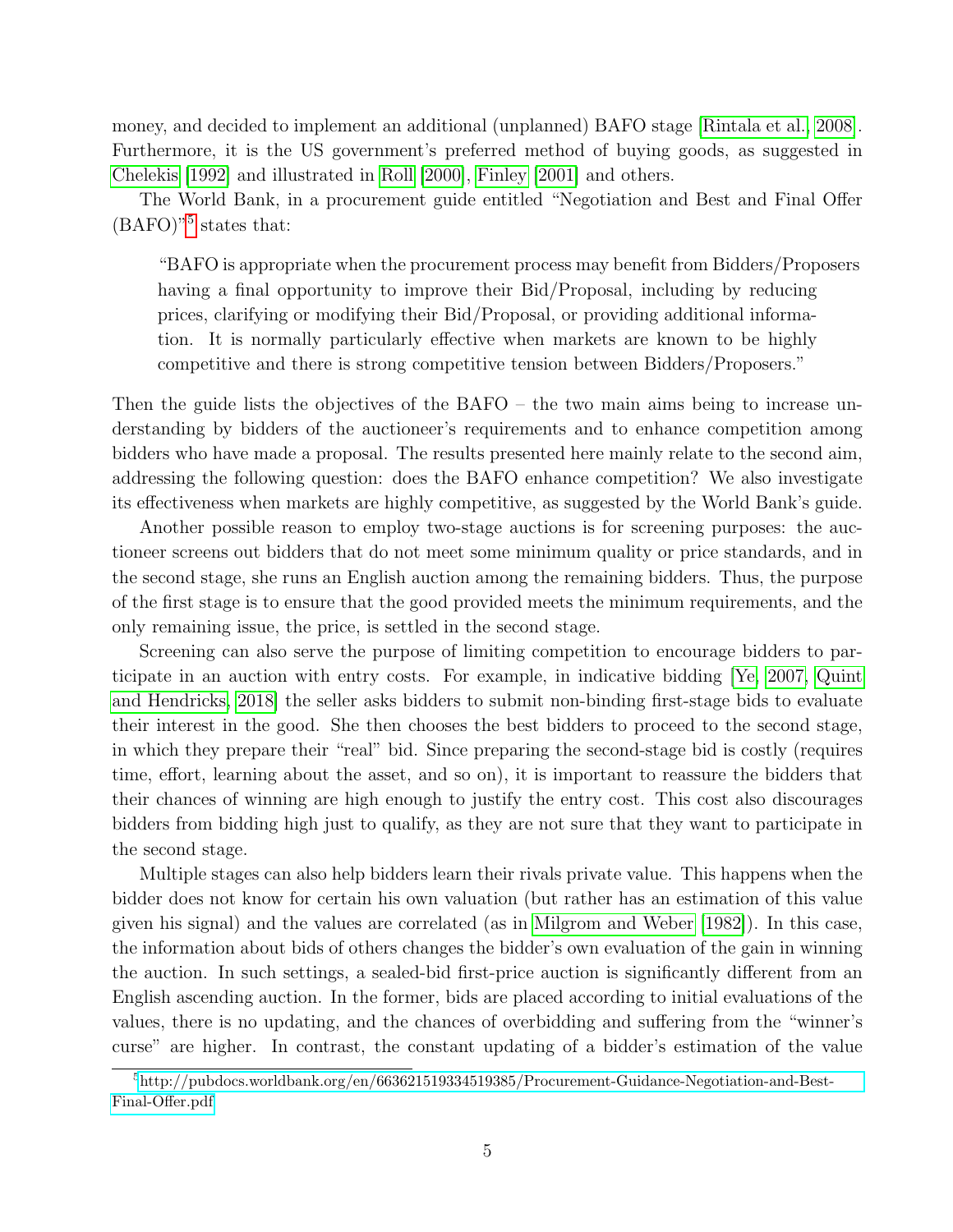during an English auction, based on the current price and the number of buyers that quit at each level, can reduce bids and prevent such problems [\[Perry et al., 2000\]](#page-18-4).

Since we are studying the effect of information on bidding competition, we assume that private values are known from the outset of the auction. Bids are therefore updated in the second round for the sole purpose of increasing the chances of winning. This can occur when the bidder learns the other bids and realizes that he is about to lose. However, in practice, it also occurs without any additional information. For example, the following question appears in the FAQ section of the website of the US Federal Transit Administration<sup>[6](#page-6-1)</sup>:

Q: Is it permissible for an offeror to lower its price for the Best and Final Offer (BAFO) without any basis for the change, other than trying to beat out the competition, or does the price reduction have to be based on changes or other clarifications discussed during the presentation? We are participating as an offeror and have been asked for a BAFO.

A: Yes, the basis for change may be solely the desire to increase your chances of winning the contract award by lowering your price. If the contract you are competing for is a cost-reimbursement type contract, the procuring agency may well ask you for your rationale in lowering the original cost estimates to do the work. [...]

In Lemma [1](#page-13-1) we show that this kind of bidding is sub-optimal. If it is profitable for the bidder to submit a better offer in the second stage without additional information, he might just as well submit it in the first stage and increase his chances of winning, as nothing changes between the stages.

### <span id="page-6-0"></span>2 The Model

We consider a two-stage auction with private valuations. In the first stage, all bidders submit their bids. The two highest bidders proceed to the second stage, called Best-And-Final-Offer (BAFO) stage. The first-stage bids are binding in the sense that each participant in the BAFO stage must bid at least as high as his first-stage bid. The highest bidder at the BAFO stage wins the auction and pays his second-stage bid. In both stages, we use a symmetric tie-breaking rule.

Formally, let  $N = \{1, \ldots, n\}$  be the set of  $n \geq 3$  bidders,  $V = \{v^1, \ldots, v^K\}$  the set of possible private valuations (types) in ascending order and  $F_n$  the joint distribution assigning types to bidders. In Assumption [1](#page-8-0) we explain how  $F_n$  changes with n. This assumption is slightly generalized in Appendix [B.](#page-21-0)

After observing his own valuation, bidder *i* places his first-stage bid,  $b_i^1$ , chosen from a given set of allowable bids  $B = \{b^1, \ldots, b^M\}$ . Presetting a set of allowable bids is a common practice, as the auctioneer prefers bids to be "rounded" or in fixed increments; moreover, this is a natural

<span id="page-6-1"></span> $6$ <https://www.transit.dot.gov/funding/procurement/third-party-procurement/best-and-final-offer>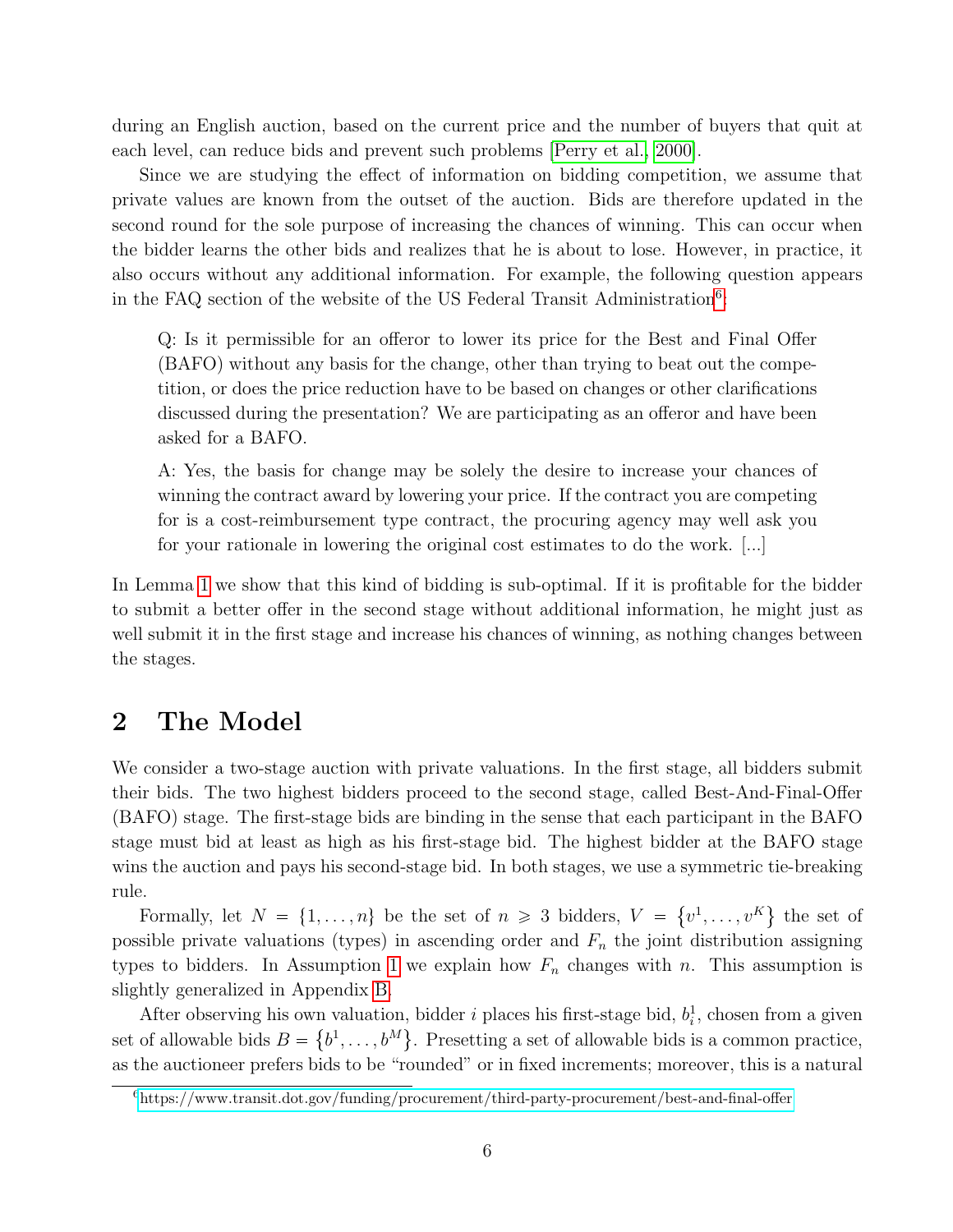limitation as the currency is not continuous. Appendix [C](#page-22-0) provides several results when the sets of bids and private valuations are continuous. We assume that for any  $v^j \in B$ , there is an allowable bid no higher than  $v_j$ , and if  $j > 1$ , a bid strictly between  $v^{j-1}$  and  $v^j$ . The quantities  $\beta^j = \max \{b \in B | b < v^j\}$  are thus well defined, and for  $j > 1$ ,  $\beta^j > v^{j-1}$ .

The two<sup>[8](#page-7-1)</sup> bidders who bid highest in the first stage move on to the BAFO stage. These two bidders receive information from the auctioneer regarding the results of the first stage before the second stage starts. The information is a function from the set of first-stage bids to a set of vectors of messages (one for each bidder). Let  $\Theta_i$  be the set of possible messages bidder i may receive. The information structure is  $\Theta: B^n \to \Delta(\Theta_1 \times ... \times \Theta_n)$ . The realized vector of messages is denoted by  $(\theta_1, \ldots, \theta_n) \in \Theta_1 \times \ldots \times \Theta_n$ .

In the second stage, the two bidders place a second bid (once again, within  $B$ ), the only restriction being that their second bid must be at least as high as their first bid. Hence, a (mixed) strategy of bidder *i* is a function  $\sigma_i = (\sigma_i^1, \sigma_i^2)$  such that  $\sigma_i^1 : V \to \Delta(B)$  and  $\sigma_i^2: V \times B \times \Theta_i \to \Delta(B)$ . The strategy profile of all the bidders is denoted by  $\Sigma = \times \sigma_i$ .

We wish to compare information structures. Specifically, we want to compare an *informative* information structure to a *non-informative* one.<sup>[9](#page-7-2)</sup> In the context of this paper, the bidders may use their information when deciding on their second-stage bids. In equilibrium, a bidder optimizes his gain at the second stage given the joint distribution of values, his value, his first-stage bid, his opponents' strategies, and the signal he observes between the stages. Given these, the bidder rationally forms his beliefs regarding his opponent's bid at the second stage based on Bayes' Rule, and then he best responds to these beliefs. An information structure is non-informative if all signals conveyed with positive probability do not affect these beliefs, whatever the strategies of the players.

**Definition 1.** Let  $B_j$  be the random variable that represents the second-stage bid of bidder j, given  $F_n$  and  $\Sigma$ . An information structure  $\Theta$  is non-informative if for every bidder  $i \in N$  who proceeded to the BAFO stage with a private value  $v_i \in V$ , first-stage bid  $b_i^1 \in B$  while the others use the strategy profile  $\Sigma_{-i}$ :

$$
\forall F_n, \forall \Sigma_{-i}, \forall \theta_i \in \Theta_i, \forall j \neq i, b \in B : \Pr(B_j = b | F_n, v_i, b_i^1, \Sigma_{-i}, \theta_i) = \Pr(B_j = b | F_n, v_i, b_i^1, \Sigma_{-i}),
$$
\n(1)

where the  $\forall \theta_i \in \Theta_i$  part refers only to messages with non-zero probability given the first-stage bids. Otherwise, the information structure is informative.

A non-informative information structure is such that the message from the auctioneer does not change the belief of bidder i regarding the distribution of the second stage bids of the other

<span id="page-7-0"></span><sup>&</sup>lt;sup>7</sup>In fact, if we remove the richness of allowable bids assumption, the only thing lost is the efficiency of the auction – the item might no longer go to the bidder who values it highest, since the bids sometimes cannot differentiate between bidders with different private values.

<span id="page-7-1"></span><sup>8</sup>Our results can be generalized to cases where more than two bidders proceed to the BAFO stage.

<span id="page-7-2"></span><sup>9</sup>Often referred to as "with information" and "without information", respectively.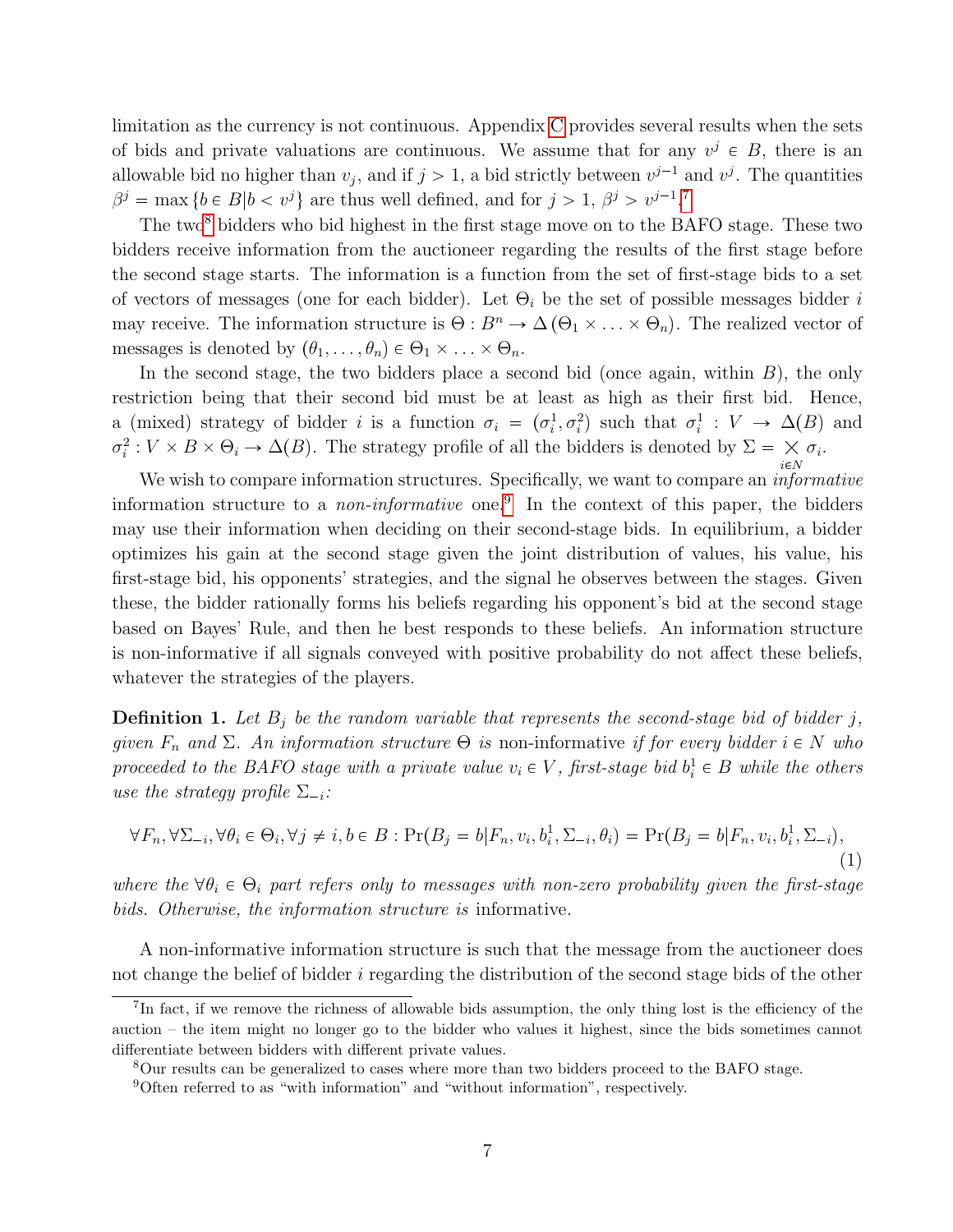finalist. The simplest non-informative information structure is that where for all  $i, \Theta_i$  is a singleton and the same message is conveyed to the bidders regardless of the actual bids.

In an informative information structure, there is a *possibility* that the information changes this belief. Intuitively, the "most informative" information structure in this sense is to reveal all the first-stage bids to the finalists. Given the bid of bidder j, bidder i can update his belief about j's private value and, combined with  $\Sigma_{-i}$ , his belief regarding j's second-stage bid.

The highest bidder at the second stage wins the auction (ties are broken randomly with equal probabilities). The utility for the winner is the difference between his valuation and the amount he pays – his second-stage bid.

What we are examining here is the effect of the number of bidders and the information structure on equilibrium strategies and equilibrium payoff. We note that in general, the solution concept we study is symmetric equilibrium, i.e. an equilibrium where all bidders with the same private value use the same strategy. Hence, the strategies are well-defined and self-consistent when the number of bidders changes. Thus, we also should specify how the joint distribution of valuations changes when the number of bidders change, that is, how  $F_n$  changes with n. Let  $F_n$  be some distribution and for every  $k \in \{1, ..., K\}$ , we denote by  $D_k$  the event such that the types of all bidders are at most  $v^k$ . Given  $D_k$ , and given that the valuation of a specific bidder *i* is  $v^k$ , we denote by  $\delta^k(F_n)$  the minimal probability of each other bidder having the type  $v^k$ , independently of all others' types and  $\delta(F_n) := \min_k \delta^k(F_n)$ .

Here, *independently* does not necessarily mean that the bidders have independent valuations. Instead, the idea is that given  $D_k$  and given the valuations of every possible subset of bidders that does not include bidder j, the latter has a probability of at least  $\delta(F_n)$  of having the type  $v<sup>k</sup>$ . Valuations can be correlated, but not *too correlated* in the sense that type  $v<sup>k</sup>$  cannot be ruled out for bidder  $j$ , regardless of the types of all the other bidders. For example, when the valuations are i.i.d. (with full support over V),  $\delta^{k}(F_n)$  is simply  $\frac{p^{k}}{\sum_{i=1}^{n}}$  $\frac{p^k}{\sum\limits_{j\leqslant k}p^j}$ , where  $p^j$  is the probability of each bidder having type  $v^j$ , and  $\delta(F_n) = \min_k$  $p^k$  $\frac{p^k}{\sum\limits_{j\leq k}p^j}$ . Typically, when the number of bidder is large or when the bids are increasing with the valuation, in equilibrium, a bidder with high private value always outbids a bidder with low private value, so a bidder with a private value  $v^k$  (for  $k < K$ ) has a positive probability to win only conditioning on  $D_k$ . We formalize this reasoning in the Results section.

We assume that as  $n$  increases, these lower bounds become strictly positive and independent of n:

<span id="page-8-0"></span>**Assumption 1.** The family of distributions  $F_n$  have uniform full support, *i.e.* 

$$
\delta := \liminf_{n \to \infty} \delta(F_n) > 0. \tag{2}
$$

The intuition behind the uniform full support assumption can be taken from the following pathological example. Assume  $F_n$  is such that it assigns to one of the bidders the highest type and to all the others the lowest type. The high-type bidder knows that he is the only one,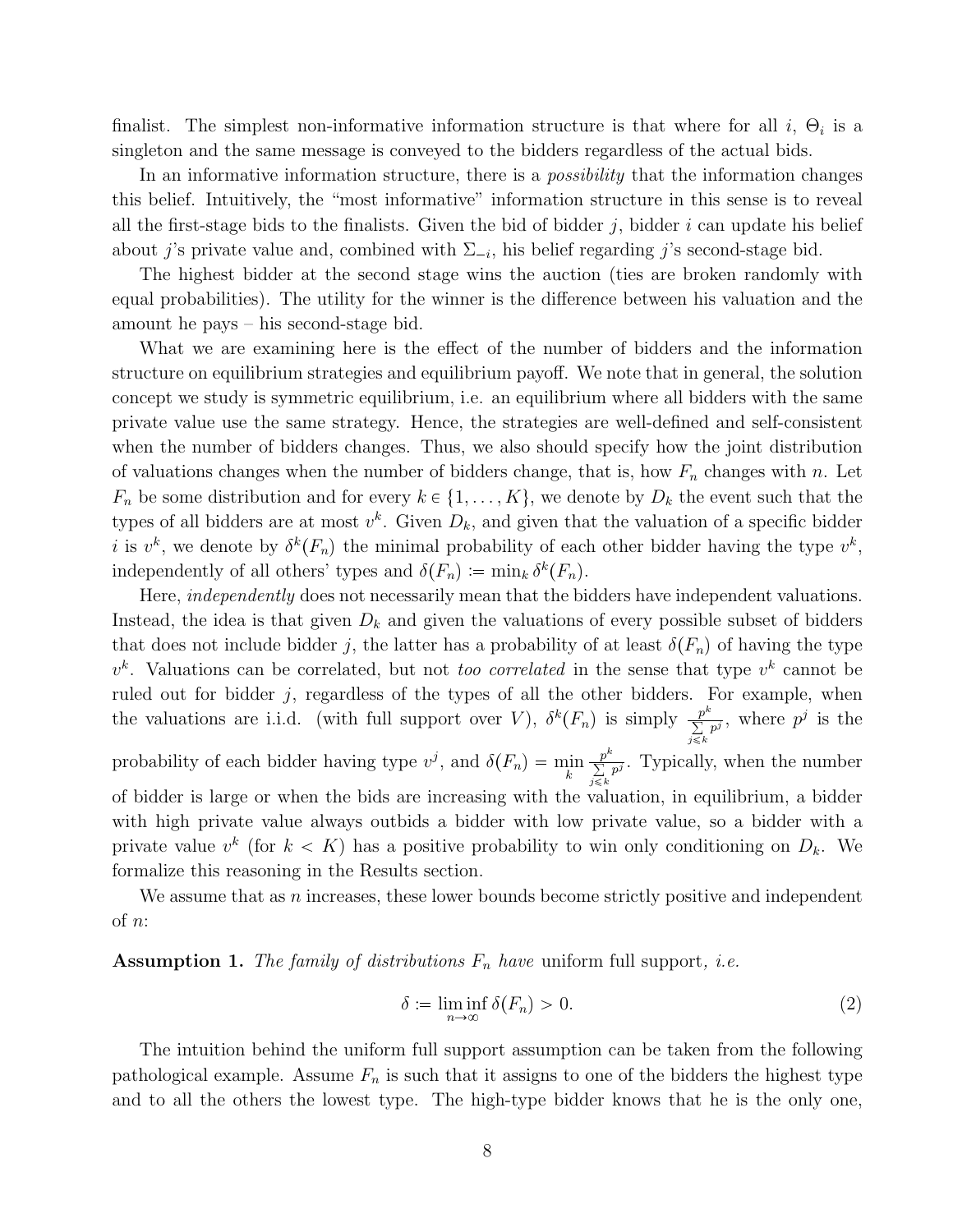and can bid a very low bid that is still higher than the value of all the other bidders. This remains true regardless of  $n$  or the design of the auction. To ensure that this high-type bidder feels a competitive pressure to increase his bid as the number of bidders increases, the expected number of other high-type bidders should not go to 0 with n. This is the case under the uniform full support assumption, since the expected number of type k bidders is at least  $n\delta$ .

Note that the condition on  $F_n$  can be slightly weaker (but also less elegant). These conditions can be found in Appendix [B.](#page-21-0) This concludes the description of the model at the bidders' part.

As for the seller, she utilizes her role as a mechanism designer that chooses an information structure to maximize her expected payoff in the resulting auctions. Since we assume that the bidders adopt equilibrium strategies in the auction, she wishes each bidder to bid his highest possible bid which is not strictly dominated, i.e. the corresponding  $\beta^i$  to him. Such a strategy will be referred to as the *revenue-maximizing strategy* and the strategy profile in which all bidders use the revenue maximizing strategies is called the *revenue-maximizing profile*.  $^{10}$  $^{10}$  $^{10}$ Denote by  $\sigma^*$  the strategy in which a bidder with valuation  $v^j$  bids in both stages  $\beta^j$  and by  $\Sigma^*$  the strategy profile in which all bidders use the revenue-maximizing strategies. The main questions that we explore in this paper is when  $\Sigma^*$  is indeed an equilibrium and when it is the unique one.

### <span id="page-9-0"></span>3 Examples

We present two simple examples to illustrate the model and which provide key insights into our results. Specifically, the examples demonstrate how the revenue-maximizing information structure depends on the number of bidders.

The first example (Section [3.1\)](#page-10-0) demonstrates that when different information structures are compared, the results vary with the number of bidders. We show that with a small number of bidders, the optimal information structure for the auctioneer depends on the exact distribution of valuations. In particular, an informative information structure can be better. However, with a larger number of bidders the non-informative information structure becomes optimal. The next question we address is how large the number of bidders needs to be to ensure that the non-informative structure is optimal. The second example (Section [3.2\)](#page-11-0) suggests that this number is not necessarily very large. Moreover, we show that for a large enough number of bidders, both information structures are equivalent: under both structures, the only equilibrium is the revenue-maximizing strategy profile. All the results are formally presented and proved in Section [4.](#page-13-0)

<span id="page-9-1"></span><sup>&</sup>lt;sup>10</sup>There might be other strategy profiles with the same expected payoff for the seller, but they all are weakly dominated by this one.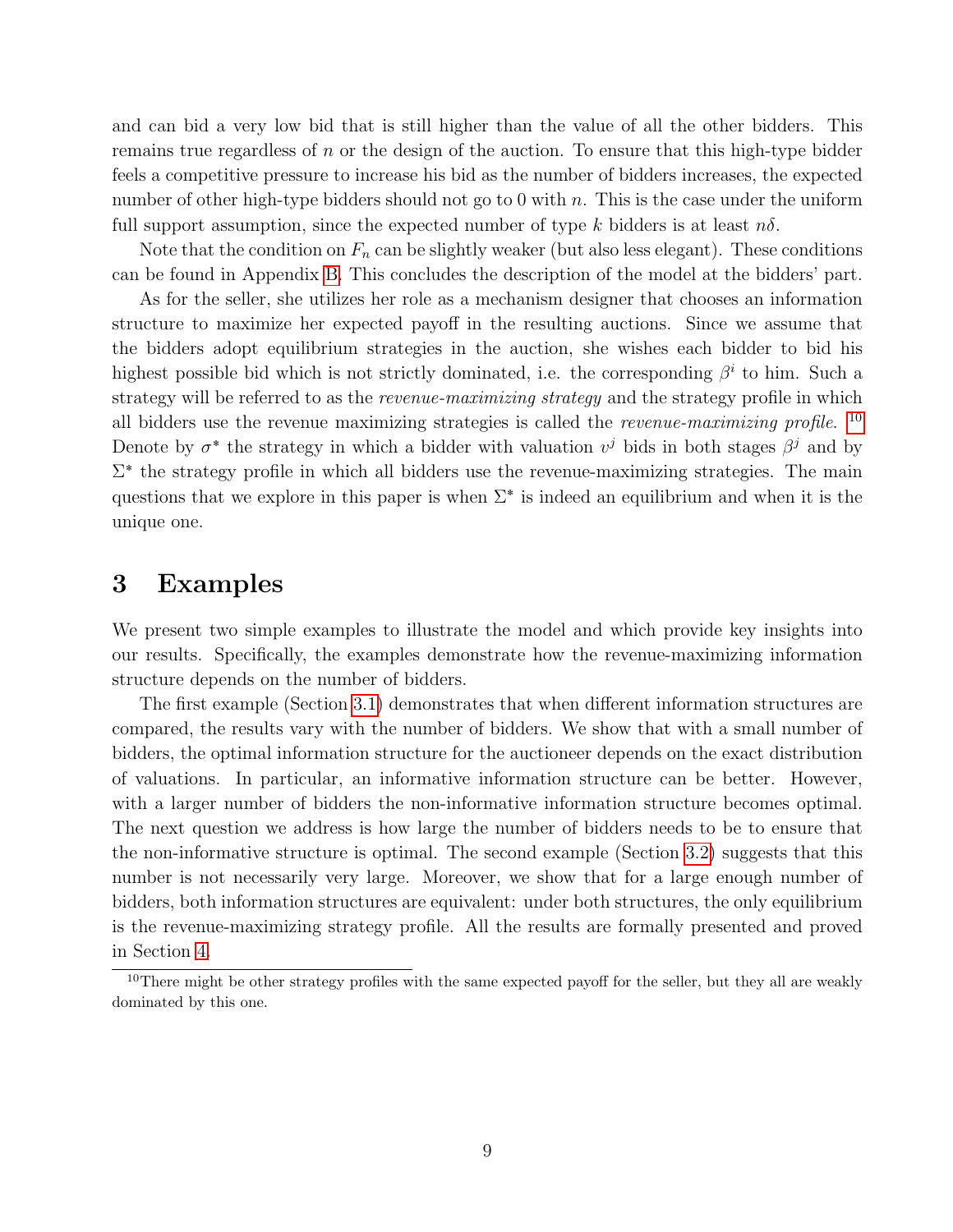#### <span id="page-10-0"></span>3.1 Small Number of Bidders

Suppose there are  $n = 3$  bidders, two valuations  $\{v^L = 0.01, v^H = 1\}$ , and four possible bids  $B = \{0, 0.33, 0.66, 0.99\}$ . The probability of each bidder having a high valuation is  $p = 0.01$ , regardless of the other bidders. Clearly, a bidder with a low valuation bids  $b^1 = 0$  in all equilibria.

 $b^1 = 0$   $v^L = 0.01$   $b^2 = 0.33$   $b^3 = 0.66$   $b^4 = 0.99$  v  $y^4 = 0.99$   $v^H = 1$  $b^3 = 0.66$  b

We compare the two extreme information structures: the non-informative information structure and an information structure where the bids of the bidders in the first stage are revealed. Since the last structure reveals all the information available to the auctioneer, we refer to this structure as the fully-informative information structure. Claim [1](#page-10-1) shows that the noninformative structure is not revenue-maximizing: there is no symmetric equilibrium where a bidder with a high valuation bids higher than  $b^2 = 0.33$  with a positive probability. The unique symmetric equilibrium, in this case, is the one where a high valuation bidder bids  $b^2 = 0.33$  in both stages.

<span id="page-10-1"></span>Claim 1. In a non-informative information structure, the only equilibrium is that where a high valuation bidder submits the bid  $b<sup>2</sup>$  in both stages.

**Proof.** Following Lemma [1,](#page-13-1) we may assume, without loss of generality, that the bids are the same in both stages. Consider a bidder with a high valuation. When bidding  $b<sup>4</sup>$ , his profit cannot exceed 0.01; when bidding  $b^3$ , his profit cannot exceed 0.34; when bidding  $b^1$ , his profit cannot exceed  $\frac{1}{3}$ . However, when bidding  $b^2 = 0.33$ , both opponents have low valuations with probability 0.99<sup>2</sup>, so the profit from bidding  $b^2$  is at least  $0.99^2 \cdot 0.67$ , which is much higher. Hence, bidding  $b^2$  is the dominant strategy and the only equilibrium is bidding  $b^2$ .

In the full information case, all equilibria are such that the high type never bids  $b_1$  (because this would imply a gain less than  $\frac{1}{3}$  in that case), and bids 0.66 or more with positive probability in the second round (if the second round bid was always  $b^2$ , then deviating and bidding  $b^3$  in the second round when the other bidder has the valuation  $v^H$  is a profitable deviation). Hence, any equilibrium of the full information model (there are several) is better for the seller than the best equilibrium without information. Note also that the best equilibrium for the seller in the full information case is the one where, when there are at least two bidders with high type, they both bid  $b^4$  in the second round.

In this example, revealing information benefits the seller. If there are only low valuation bidders, the information structures are equivalent. However, given there is at least one hightype bidder, the profit of the seller in equilibrium without information is 0.33, while the profit of the seller in the fully informative structure is higher. For example, if in equilibrium a hightyped bidder bids 0.33 and increases his bid to 0.66 only if there is another high-typed bidder, the payoff to the seller would be  $0.33 \cdot 0.99^2 + 0.66(1 - 0.99^2) > 0.33$ .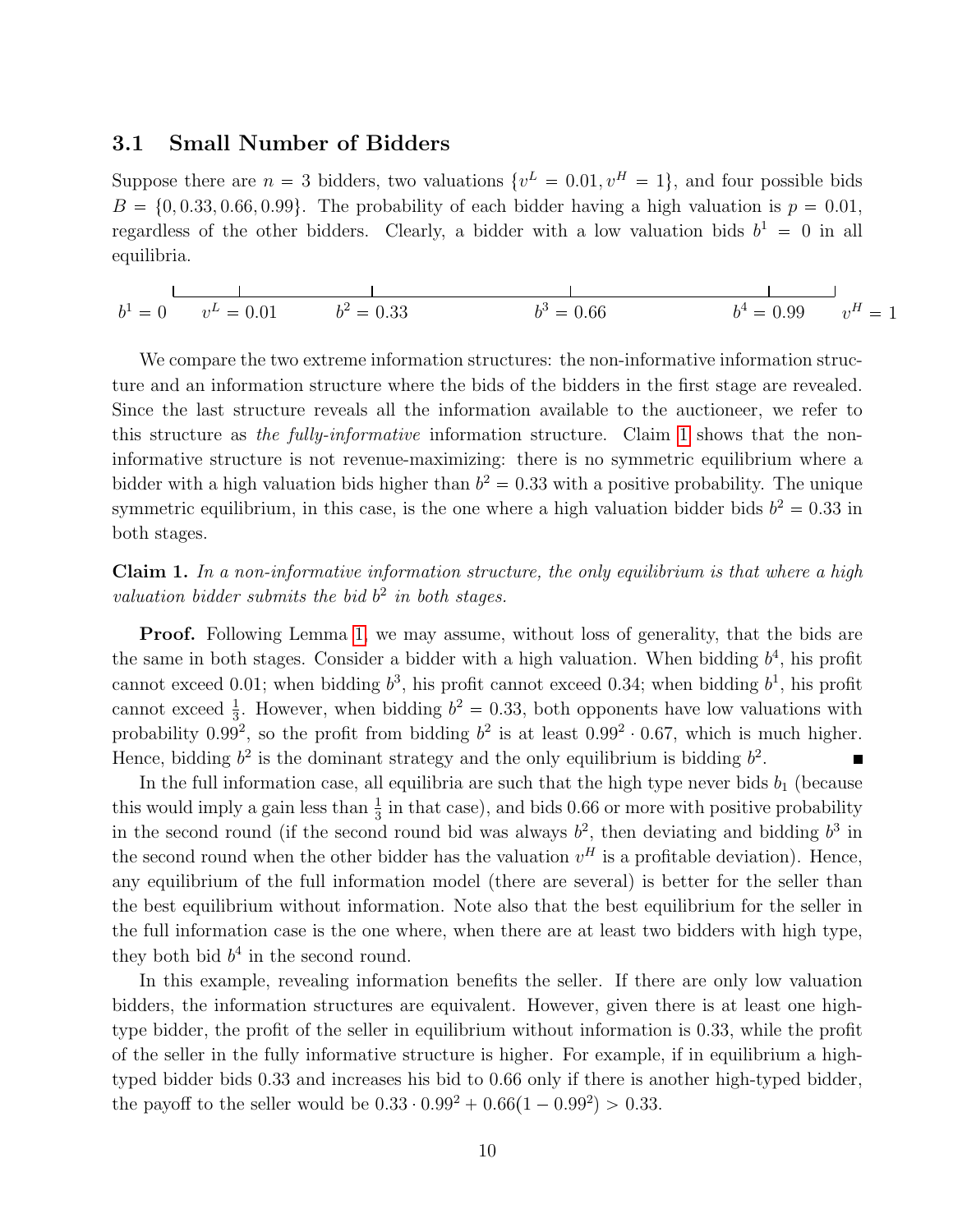Note that changes to the joint distribution of the values affect this observation. For example, if the dependency is such that a bidder with a high valuation induces a very high probability of an opponent having a high valuation as well, the information structures become equivalent.

Direct computation reveals that the reasoning in the full-information model remains true as long as  $n \le 184$  (for  $n > 184$  the two information structures are revenue-equivalent), while Claim [1](#page-10-1) remains true only as long as  $n \le 155$ . When the number of bidders is between 155 and 184, the only equilibrium without information is to bid  $b<sup>3</sup>$  in both stages, while the equilibrium in the fully-informed model is to bid  $b<sup>2</sup>$  in the first stage and to raise the bid only if necessary. Hence, for the auctioneer, not releasing information becomes more profitable for a large number of bidders.[11](#page-11-1) An auction with more than 100 bidders is atypical. However, the next example demonstrates that revealing no information may prove advantageous even with a much smaller number of bidders, depending on the other auction parameters.

#### <span id="page-11-0"></span>3.2 Large Number of Bidders

Suppose that there are  $n > 3$  bidders, two private values,  $V = \{v^L = 0.3, v^H = 1\}$ , and five possible equally-spaced bids  $B = \{0, 0.2, ..., 0.8\}$ . Each bidder has a probability p of having the private value  $v^H$ , independent of the other bidders. In  $\Sigma^*$ , a bidder with private value  $v^L$ bids 0.2 and a bidder with private value  $v^H$  bids 0.8. If everyone is bidding according to  $\Sigma^*$ , there is no profitable deviation for a bidder with private value  $v<sup>L</sup>$  regardless of the information structure, so we consider only a high-type bidder.



In the non-informative information structure,  $\Sigma^*$  is an equilibrium iff a high-type bidder has no profitable deviation. Of all possible deviations, the most profitable is where he bids the lowest bid that is above  $v^L$ , so the condition for  $\Sigma^*$  to be an equilibrium is

$$
(1 - 0.8)^{\frac{1 - (1 - p)^n}{np}} \geq (1 - 0.4)(1 - p)^{n - 1}.
$$
\n(3)

For each p, there exists a minimal n for which this inequality holds, denoted by  $N^{NI}$ , and it remains true for every  $n > N^{NI}$ . This  $N^{NI}$  is the minimum number of bidders required for  $\Sigma^*$ to be an equilibrium.

Naturally,  $N^{NI}$  decreases with p. When p is small, a high-type bidder can bid the lower bid because there is a high probability that he is the only high-type bidder and no one will outbid him. When  $p$  is large, there is a high probability that other high-type bidders exist and bid 0.8, and a lower bid is bound to lose.

<span id="page-11-1"></span><sup>&</sup>lt;sup>11</sup>For a much larger number of bidders ( $\sim$  600), the only equilibrium is the revenue-maximizing equilibrium, as Lemma [2](#page-13-2) suggests.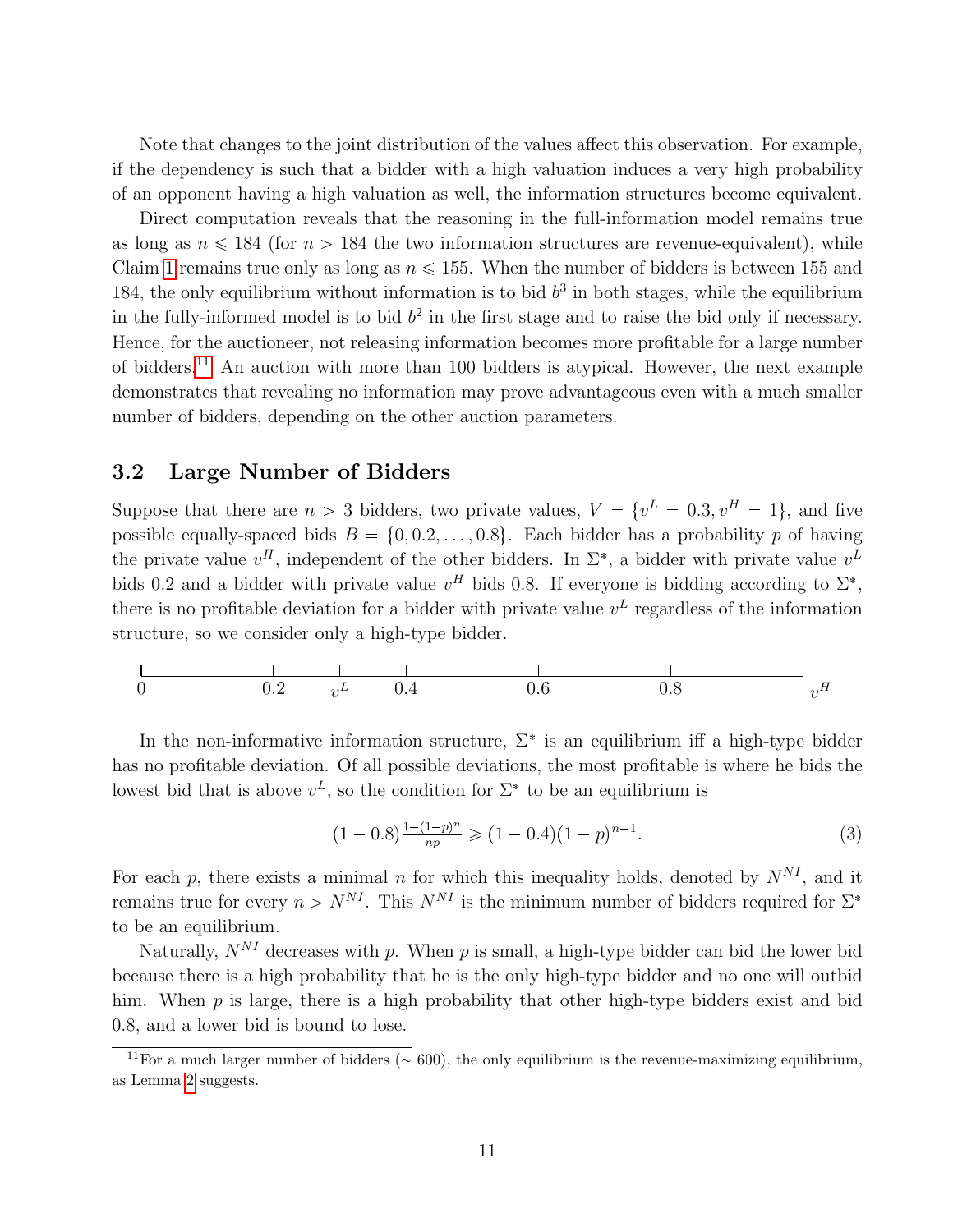

<span id="page-12-0"></span>Figure 1: The minimum number of bidders for  $\Sigma^*$  to become an equilibrium when no information is given before the BAFO stage  $(N^{NI})$  and when all the bids are revealed before the BAFO stage  $(N<sup>I</sup>)$  for the auction presented in Section [3.2.](#page-11-0) For larger probabilities, both functions continue to decrease towards the minimal possible number of bidders in this model,  $n = 3$ . .

A similar computation can be done for any information structure. For example, in the fully-informative structure, the most profitable deviation from  $\Sigma^*$  for a high-type bidder is to bid 0.4 in the first stage and raise his bid in the BAFO stage only if the other bidder outbid him. The condition for  $\Sigma^*$  to be an equilibrium is

$$
(1-0.8)^{\frac{1-(1-p)^n}{np}} \geq (1-0.4)(1-p)^{n-1} + \frac{1-0.8}{2}(n-1)p(1-p)^{n-2}.
$$
 (4)

Observe that this inequality is harder to satisfy than the former one. Again, this inequality can be solved for each p to obtain  $N<sup>I</sup>$ , the minimum number of bidders required for  $\Sigma^*$  to be an equilibrium in this information structure.

The general result is proved in Lemma [2](#page-13-2) – for n large enough,  $\Sigma^*$  is an equilibrium (and in fact, the only equilibrium), regardless of the information structure. The corresponding solutions of  $N^{NI}$  and  $N^I$  as a function of p are summarized in Figure [1.](#page-12-0) As Corollary [1](#page-15-0) suggests,  $N^I$ is always larger than  $N^{NI}$ . When the probability of being a high-type bidder is not extremely small, the required number of bidders is around 10 for both types of information structures, and when the probability of being a high-type bidder is around 0.5, it is around 5.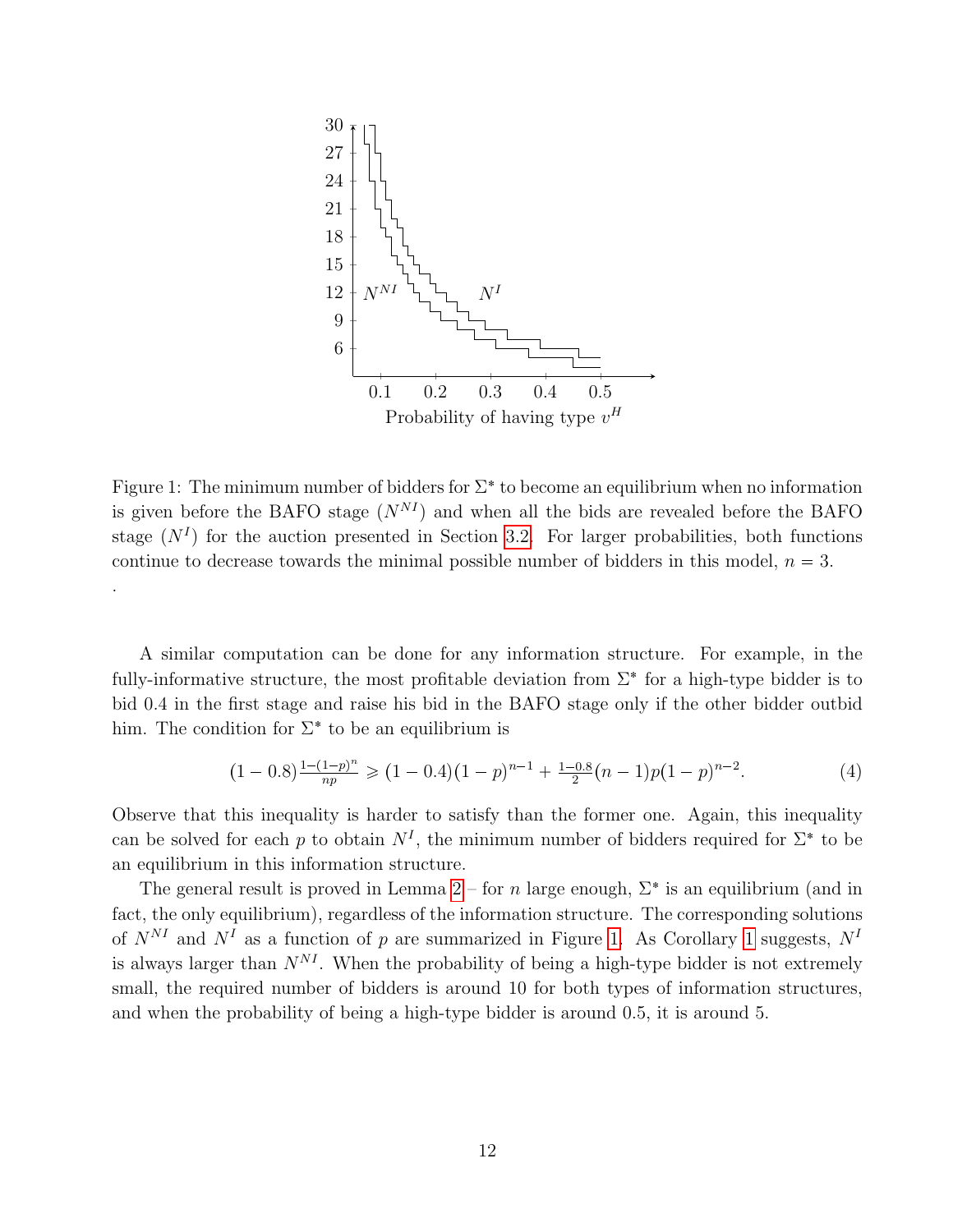#### <span id="page-13-0"></span>4 Results

We start our analysis with a useful lemma which states that when the information structure is non-informative, the auction is equivalent to a first-price sealed-bid auction in the sense that the bidders, if they are behaving rationally, do not change their bids in the second stage. More precisely, every strategy that changes the bid in the second stage is dominated by one that does not. The reason is that each bidder could already have bid his second-stage bid in the first round, increasing the probability of reaching the second stage (and ultimately winning) and without affecting his payoff. This significantly simplifies the analysis of auctions without information, as was shown in Claim [1.](#page-10-1)

<span id="page-13-1"></span>**Lemma 1.** If  $\Theta$  is non-informative, then each strategy in which the second bid differs from the first is strictly dominated by a strategy in which the second bid equals the first.

**Proof.** When the information structure is non-informative, there is no advantage to making the second-stage bid conditional on that information. Hence, all decisions regarding the secondstage bid can be made before the first-stage bids are placed. Increasing the bid between stages (even with some positive probability) offers no advantage over bidding higher in the first stage (or conducting randomization before the first stage rather than between the stages).

Bidding twice  $b_i^2$  increases the chances of proceeding to the second stage, and thus increases the chances of winning without reducing the gain from victory. Thus, with a non-informative  $\Theta$ , the only strategies worth considering are those where  $b_i^1 = b_i^2$ . Under this information structure, the auction is equivalent to a first-price (single-stage) sealed-bid auction.

Our next result, which lays the path to the main theorem, is that the revenue-maximizing equilibrium is the unique equilibrium for a large enough number of bidders. This result is similar to established findings from other types of auctions and follows the same logic. As the number of bidders increases, the probability of being chosen for the second stage, and ultimately winning, decreases. Hence, it is optimal to bid as high as possible to increase the chances of being selected.

<span id="page-13-2"></span>**Lemma 2.** For any set of private values V, information structure  $\Theta$ , and family of distributions over V which satisfy the uniform full support assumption  $(F_n)_{n\in\mathbb{N}}$  (with a lower bound  $\delta > 0$ ), there exists  $N_0$  such that if the number of bidders is larger than  $N_0$ , then the unique symmetric equilibrium is  $\Sigma^*$ .

**Proof.** Assume, by contradiction, that the result does not hold. Then the set of  $n \in \mathbb{N}$  for which  $\Sigma^*$  is not the unique symmetric equilibrium is infinite. For each n in this set (actually, a sequence), there exists an equilibrium in which there exists a type  $v^j$  that bids  $\beta^j$  in the first stage with probability less than 1. Since the number of types is finite and the number of bids is finite, there exists a sub-sequence of these ns in which in equilibrium the highest type that does not play his respective  $\beta$  in the first stage with probability 1 is  $v^k$  for some k, and the lowest bid he bids in equilibrium with nonzero probability is the same,  $b_{\min} < \beta^k$ . W.l.o.g.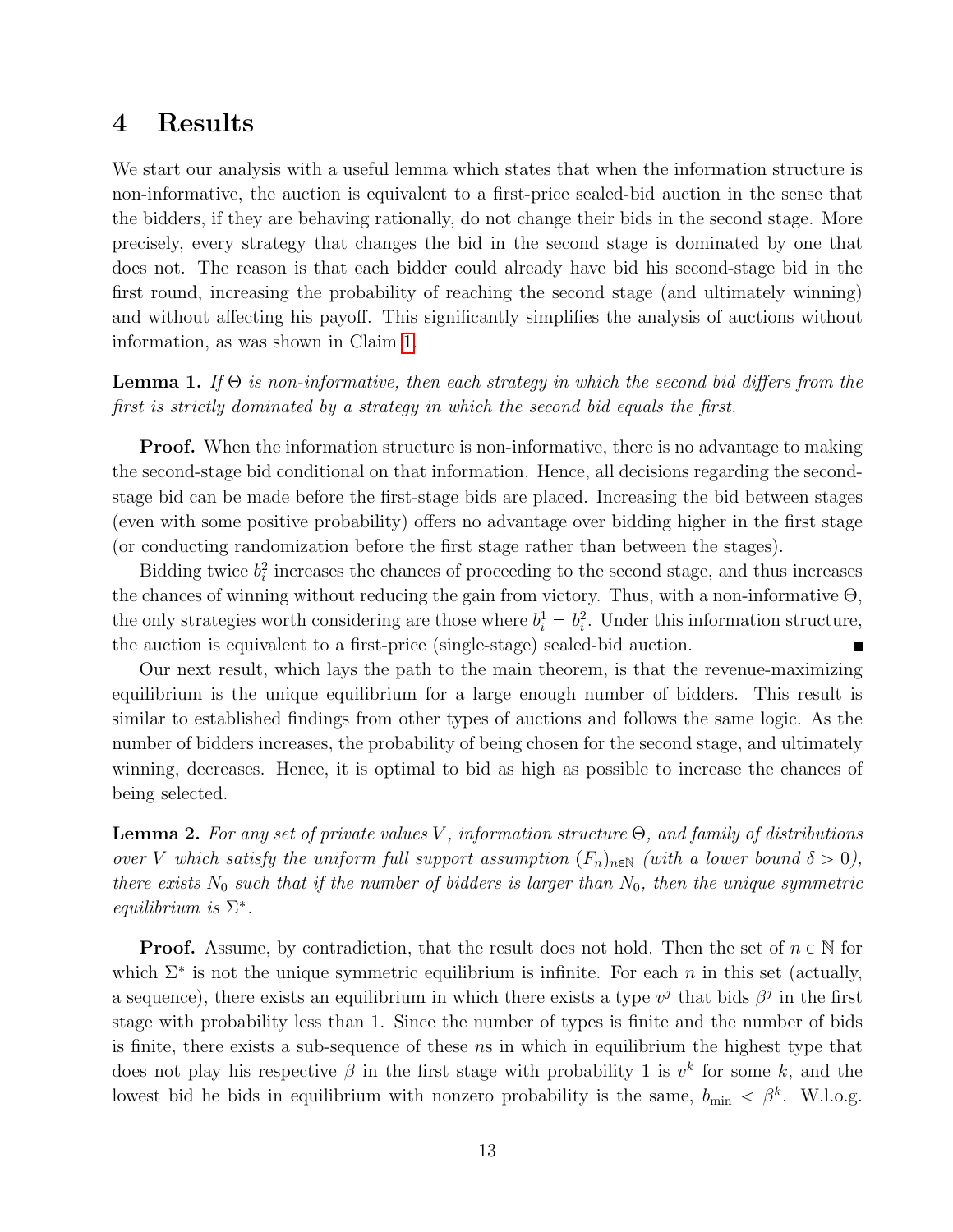we can assume that  $k = K$  and this bidder is the bidder with the highest possible valuations. Otherwise, in equilibrium, all bidders with types  $v^j > v^k$  bid their respective  $\beta^j$  and outbid him. His only chance for a positive profit is if there are no bidders with a higher valuation. We can denote this event by D and the rest of the proof is identical even if  $k < K$ , when everything is conditional on D.

Denote by  $q_2(n)$  the probability that a bidder with valuation  $v^K$  will bid  $b_{\min}$  and let  $q_2^{lim}$  $\lim_{n\to\infty} q_2(n)$  (the limit exists upto a subsequence). Also denote  $q_1(n) = 1 - q_2(n)$ . Let A be the expected payoff of the bidder with valuation  $v<sup>K</sup>$  in the equilibrium in which he is bidding  $b_{\min}$  at stage 1 and let B be the payoff when he deviates to bid  $\beta^{K}$ . We divide the remaining discussion into two cases:  $q_2^{lim} < 1$  and  $q_2^{lim} = 1$ .

Case 1 :  $q_2^{lim} < 1$ .

In that case, for  $n$  large enough, there is a probability bounded away from zero that a bidder with valuation  $v^k$  will bid higher than  $b_{min}$ . Formally, there exists  $\bar{q} \in (0, 1)$  and  $N_0 \in \mathbb{N}$  such that for all  $n \ge N_0$ :  $q_1(n) \ge \bar{q} > 0$ . In both stages, no bidder bids strictly more than  $\beta^K$ . Thus, the probability of a bidder with valuation  $v<sup>K</sup>$  winning the auction when using strategy  $\sigma^*$  can be (very loosely) bounded from below by  $\frac{1}{n}$ . To conclude,  $B \geq (v^K - \beta^K)^{\frac{1}{n}}$  $\frac{1}{n}$ .

When a bidder bids  $b_{min}$  in the first stage, he will move to the second stage (and thus have some positive probability of winning) only if at most one bidder bids  $\beta^{K}$  in the first stage.

$$
A \le [(1 - \delta \bar{q})^{n-1} + (n-1)(1 - \delta \bar{q})^{n-2} \delta \bar{q}](v^K - b_{min}).
$$
\n(5)

For large enough n, this bound converges to 0 exponentially while the lower bound on  $B$ converges to 0 more slowly. Thus, for large enough  $n, A < B$ .

Case 2 :  $q_2^{lim} = 1$ .

In this case, at the limit, no bidder bids  $\beta^{K}$  in the first stage. Formally, for every  $\varepsilon > 0$ there exists  $N_0 \in \mathbb{N}$  such that the probability that a bidder with valuation  $v^K$  bids  $\beta^K$  in the first stage is smaller than  $\varepsilon$ . If a bidder with valuation  $v<sup>K</sup>$  bids according to  $\sigma^*$ , then he wins with the probability of being chosen among all those bidding the same.

The number of bidders who have high valuation and bid  $\beta^{K}$  can be bounded from above using a binomial random variable with the parameters n and  $\varepsilon$ . It is well-known that for a binomial random variable  $X \sim Bin(n, p)$ ,

<span id="page-14-0"></span>
$$
E\left[\frac{1}{X+1}\right] = \frac{1}{np}\left[1 - (1-p)^n\right],\tag{6}
$$

therefore, the following bound is obtained: For  $\varepsilon$  small enough and n large enough  $B \ge$  $v^K - \beta^K$  $\frac{-\beta^{\mathbf{k}}}{n\varepsilon}(1-(1-\varepsilon)^n)=f_{\varepsilon}(n).$ 

A bidder who bids  $b_{min}$  can win only if there is at most one bidder who bids above  $b_{min}$  in the first stage. Denote this event by  $E$ . Given  $E$ , the bidder needs to be chosen among all the other bidders who bid  $b_{min}$ .

Conditioning on  $E$ , the probability to win is lower than if all other bidders were (independently) bidding  $b_{min}$  with probability  $\delta(1-\varepsilon)$  and strictly lower with the remaining probability.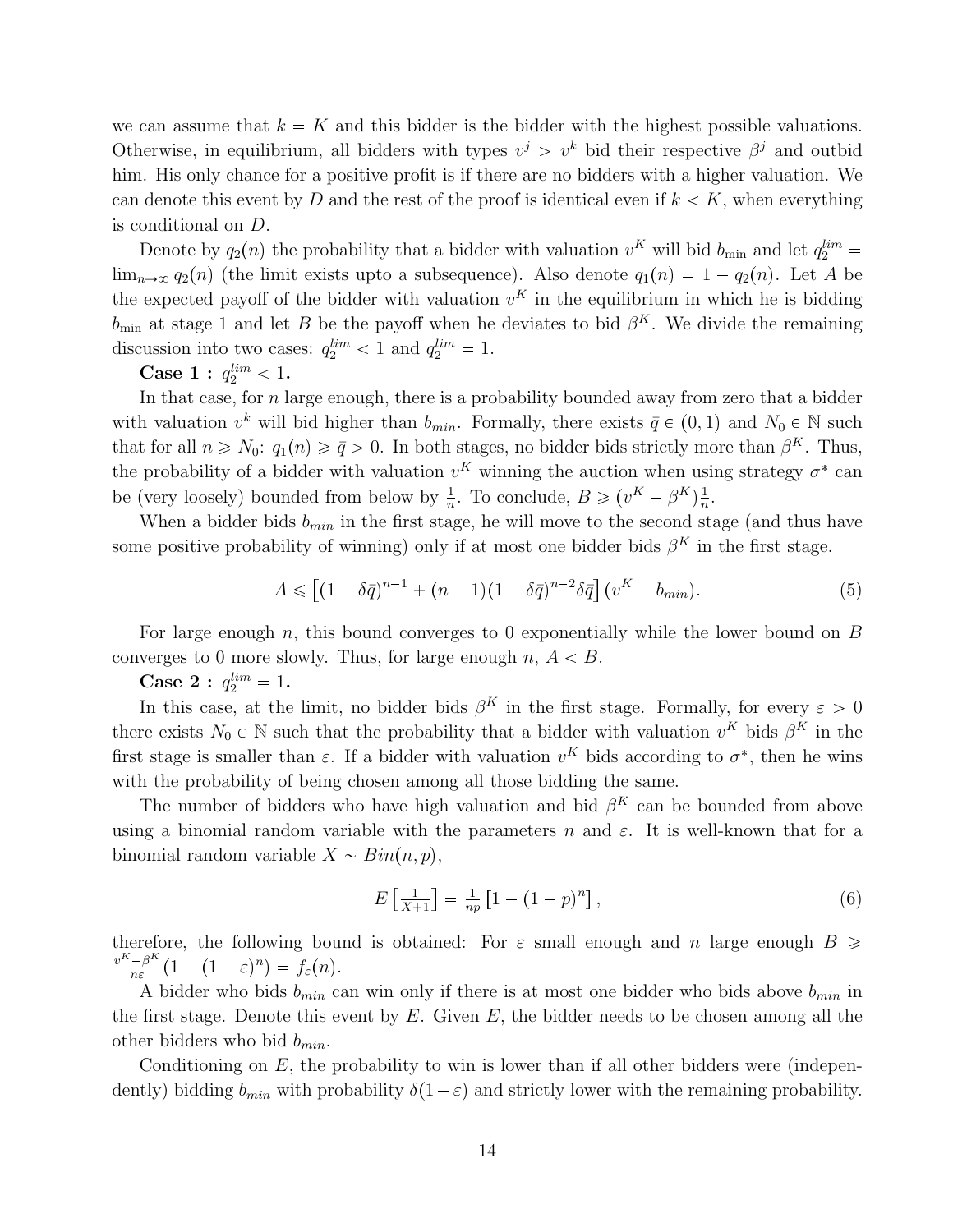From Eq. [\(6\)](#page-14-0) again, we have

$$
A \le \Pr(E) \frac{v^{K} - b_{\min}}{n\delta(1 - \varepsilon)} \le 2 \frac{v^{K} - b_{\min}}{n\delta} = g_{\varepsilon}(n). \tag{7}
$$

Since  $\frac{f_{\varepsilon}(n)}{g_{\varepsilon}(n)} \to O(\frac{1}{\epsilon})$  $\frac{1}{\epsilon}$  as  $n \to \infty$ , then for  $\varepsilon$  small enough there exists  $N_0$  such that for every  $n > N_0$ ,  $A < B$ . To conclude,  $b_{min}$  cannot be played in the first stage in equilibrium.  $\blacksquare$ 

Our next goal is to compare information structures. More precisely, we wish to compare the non-informative information structure to the informative ones in terms of expected revenue to the seller. Clearly, the revenue-maximizing equilibrium provides the best expected equilibrium payoff for the seller. He therefore strives to design an information model under which the revenue-maximizing equilibrium will be the unique one. Our next theorem states that whenever the revenue-maximizing equilibrium appears for some informative  $\Theta$ , it also appears for the non-informative Θs.

<span id="page-15-1"></span>**Theorem 1.** When  $\Sigma^*$  is an equilibrium in an auction with some informative information structure, it is also an equilibrium in an auction with non-informative information structures.

**Proof.** Following Lemma [1,](#page-13-1) the only strategies to consider in non-informative information structures are strategies in which the bid in both stages is the same. These strategies (which disregard the information) are also available in the informative information structures, so any possible deviation from  $\Sigma^*$  in the non-informed model is also a possible deviation in the informed model. As there is no profitable deviation in the informed model, such deviation obviously does not exist in the non-informed model either.

This result can easily be generalized. A strategy profile that is an equilibrium when information is available but not used, is still an equilibrium when this information is not available, simply because the set of available deviations is smaller without information. For example, if bidding  $b<sup>1</sup>$  regardless of type is an equilibrium in some informative information structure it is also an equilibrium in non-informative information structures, as the information about the bids does not change the prior regarding the bidders' types.

A direct corollary of this result is that a smaller number of bidders is needed to generate the revenue-maximizing equilibrium when no information is conveyed to the bidders. Any information provided by the seller might serve as a basis for profitable deviations.

<span id="page-15-0"></span>**Corollary 1.** Let  $N^{NI}$  be the minimum number of bidders needed for  $\Sigma^*$  to be an equilibrium when the information structure is non-informative. Fix  $\Theta$  as some informative information model and let  $N^I$  be the minimum number of bidders needed for  $\Sigma^*$  to be an equilibrium when the information structure is  $\Theta$ . Then  $N^{NI} \leq N^I$ .

**Proof.** For  $N<sup>I</sup>$  bidders,  $\Sigma^*$  is an equilibrium when the information is  $\Theta$ . According to Theorem [1,](#page-15-1)  $\Sigma^*$  is also an equilibrium in the non-informed model with  $N<sup>I</sup>$  bidders. Since  $N<sup>NI</sup>$ is the minimum number of bidders for which  $\Sigma^*$  is an equilibrium in the non-informed model, it follows that  $N^{NI} \leq N^I$ .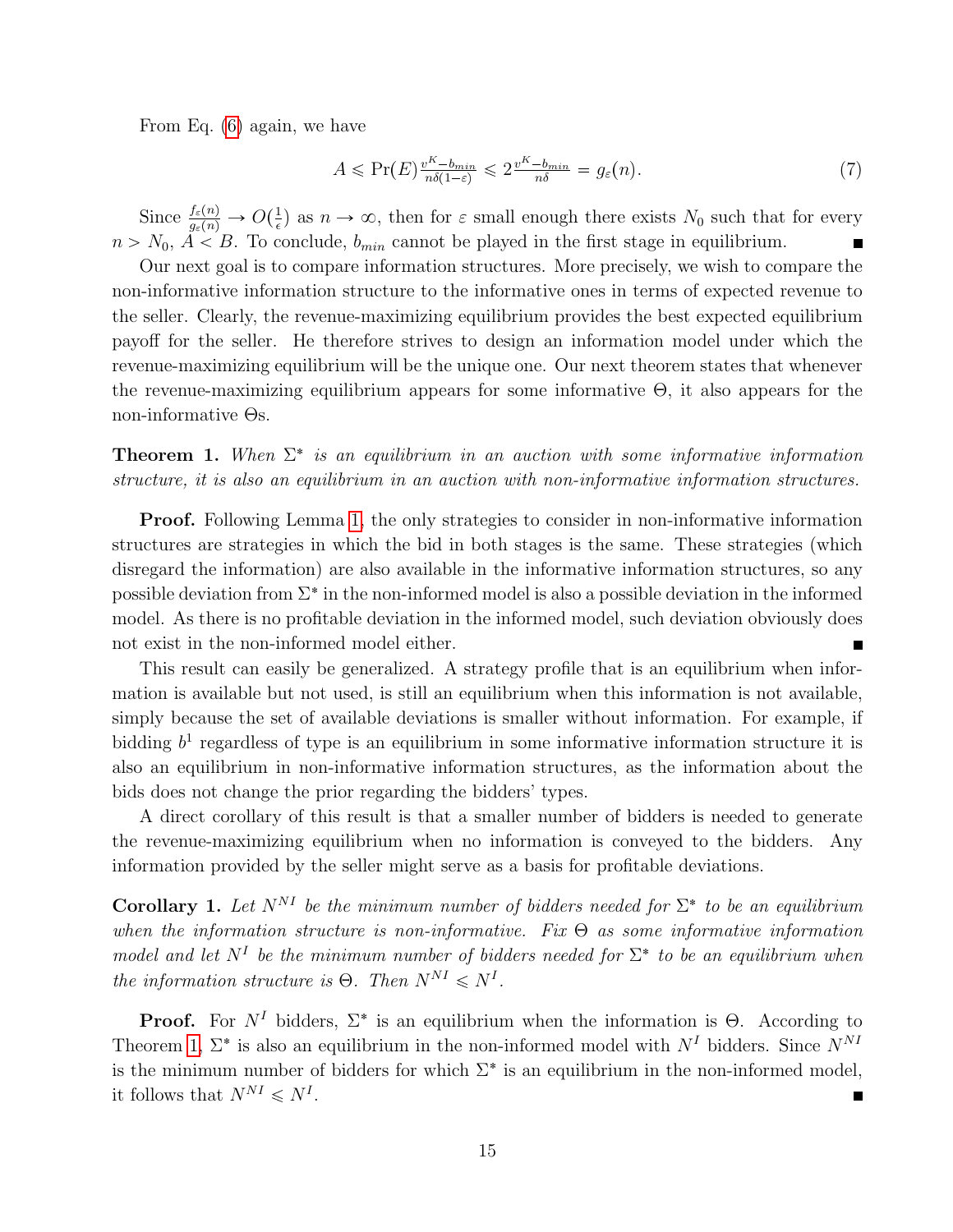The required number of bidders can be computed in each auction based on the auction parameters (bids, private values, and  $F_n$ ). We demonstrate this calculation in Section [3.2.](#page-11-0) It is clear from an examination of the mechanism behind the example that for reasonable parameter values, ten or even fewer bidders could be sufficient for the revenue-maximizing equilibrium to emerge.

### <span id="page-16-0"></span>5 Concluding Remarks

This paper sought to determine the optimal information about bids that a seller should disclose to the bidders so as to increase her revenue in two-stage auctions. The answer to this question strongly depends on the number of bidders. When the number of bidders is small, all the parameters of the auction need to be considered; there are examples where it is better to reveal information and other cases where it is better to withhold it. For a very large number of bidders, the answer is that the information structure is irrelevant, as the only equilibrium is the one where the bidders submit their maximum bid, regardless of the information. Moreover, this strategy profile also becomes an equilibrium for fewer bidders when no information is revealed, unlike under any informative information structure.

We showed that the revenue-maximizing strategy profile requires fewer bidders to be an equilibrium when the information model is non-informative. We conjecture that this also applies to uniqueness – fewer bidders are required for the revenue-maximizing equilibrium to be the unique equilibrium when the information structure is non-informative. Any information revealed by the seller can create additional equilibria. This strengthens the idea that the best tactic on information is to reveal nothing – not only does the revenue-maximizing profile is an equilibrium first in this case, it also becomes the unique equilibrium first.

As elsewhere (e.g. [Quint and Hendricks](#page-18-5) [\[2018\]](#page-18-5)), uniqueness can be shown only in special cases. We were able to show that this holds for a simple example with pure strategies, which can be generalized to a large class of two-stage auctions. This proof is given in Appendix [A.](#page-19-0) In addition, our conjecture regarding uniqueness was verified by computer simulation on another class of auctions for a large set of parameters.

We conclude that when the number of bidders is not too small<sup>[12](#page-16-1)</sup> or is unknown, there is some advantage to not revealing information. This might allow the revenue-maximizing strategy profile to become an equilibrium and possibly the unique equilibrium.

If the sole purpose of the second stage is to encourage competition and the valuations are private, then it is advisable to consider simplifying the process and conducting a singlestage sealed-bid auction. However, the main purpose of the second stage may be to discuss

<span id="page-16-1"></span><sup>&</sup>lt;sup>12</sup>As a rule of thumb, the number of bidders required is such that for every private valuation  $v^j$ , the expected number of bidders that have this private value given it is the maximal private value anyone has, is at least 3. For example, if valuations are independent and each bidder has equal probability to have any of the private For example, if valuations are independent and each bidder has equal probability to have any of the private valuation, there should be roughly  $n = 3K$  bidders for a bidder with the valuation  $v^K$  to feel enough competitiv pressure to raise his bids.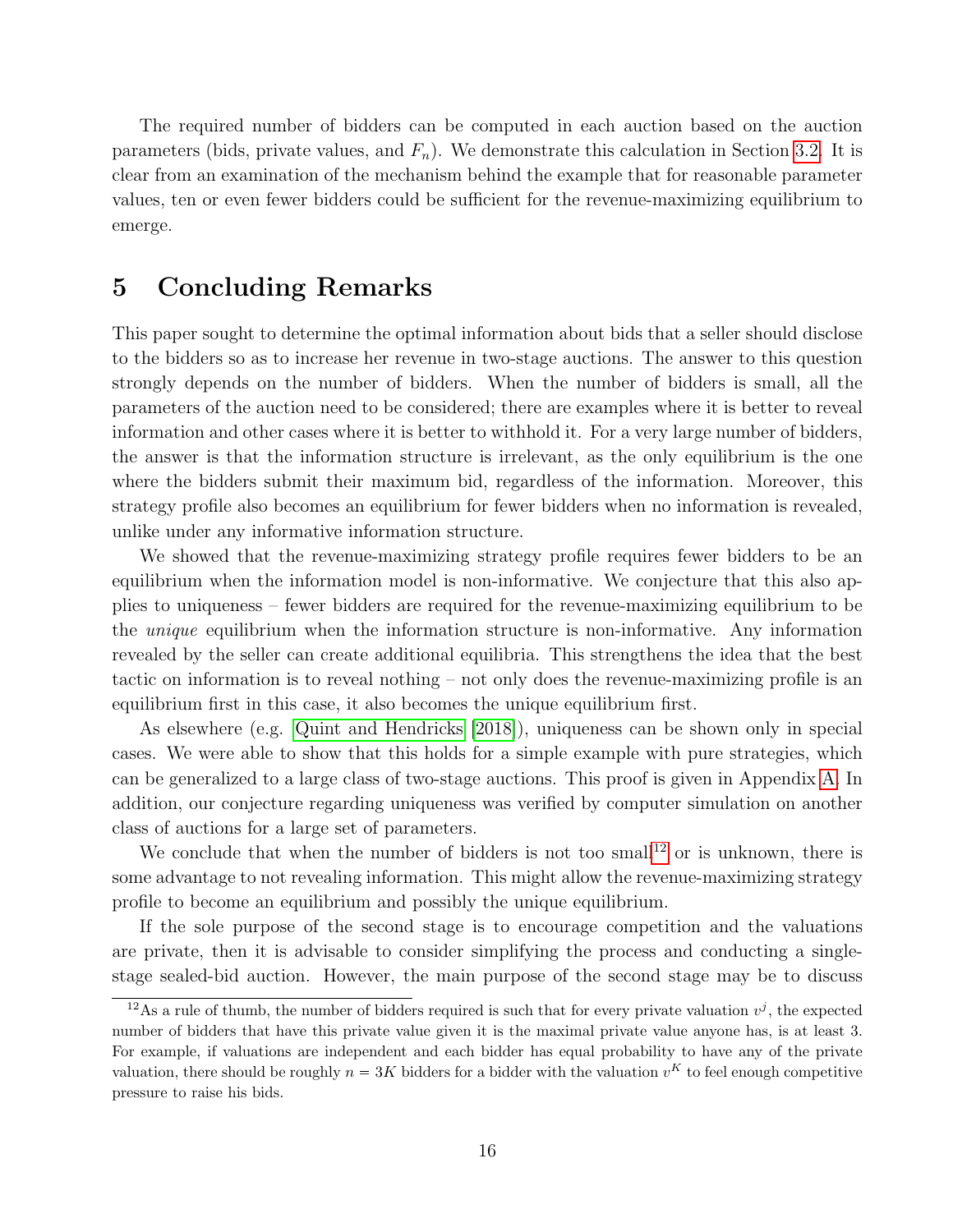design (in design-build auctions) or to enable the bidders to learn more about the item being auctioned, either from the auctioneer or from the bids of the other bidders (when valuations have a common-value component). In such cases, the optimal information policy regarding first-stage bids remains to be determined by future research.

## References

- <span id="page-17-7"></span>Marcus Ahadzi and Graeme Bowles. The private finance initiative: the procurement process in perspective. In 17th annual ARCOM Conference, pages 5–7, 2001.
- <span id="page-17-3"></span>Valentina Bali and Matthew Jackson. Asymptotic revenue equivalence in auctions. Journal of Economic Theory, 106(1):161–176, 2002.
- <span id="page-17-1"></span>Jeremy Bulow and Paul Klemperer. Auctions vs. negotiations. Technical report, National Bureau of Economic Research, 1994.
- <span id="page-17-10"></span>George C Chelekis. The Official Government Auction Guide. Crown, 1992.
- <span id="page-17-8"></span>Gerti Dudkin and Timo Välilä. Transaction costs in public-private partnerships: a first look at the evidence. Competition and regulation in network industries, 1(2):307–330, 2006.
- <span id="page-17-4"></span>Gadi Fibich and Arieh Gavious. Large auctions with risk-averse bidders. International Journal of Game Theory, 39(3):359–390, 2010.
- <span id="page-17-11"></span>Kenneth Finley. Dynamic pricing possibilities in the purchase of bulk fuel for the department of defense. Technical report, Naval Postgraduate School Monterey CA, 2001.
- <span id="page-17-6"></span>Juan-José Ganuza. Competition and cost overruns in procurement. The Journal of Industrial Economics, 55(4):633–660, 2007.
- <span id="page-17-9"></span>Andrew Merrifield, Tjiamogale Eric Manchidi, and Stephen Allen. The asset procurement and operating partnership system (apops) for prisons in south africa. International Journal of Project Management, 20(8):575–582, 2002.
- <span id="page-17-0"></span>Paul R. Milgrom. A convergence theorem for competitive bidding with differential information. Econometrica, 47(3):679–688, 1979.
- <span id="page-17-12"></span>Paul R. Milgrom and Robert J. Weber. A theory of auctions and competitive bidding. *Econo*metrica, 50(5):1089–1122, 1982.
- <span id="page-17-5"></span>Roger B Myerson. Optimal auction design. Mathematics of operations research, 6(1):58–73, 1981.
- <span id="page-17-2"></span>Zvika Neeman. The effectiveness of english auctions. *Games and Economic Behavior*, 43(2): 214–238, 2003.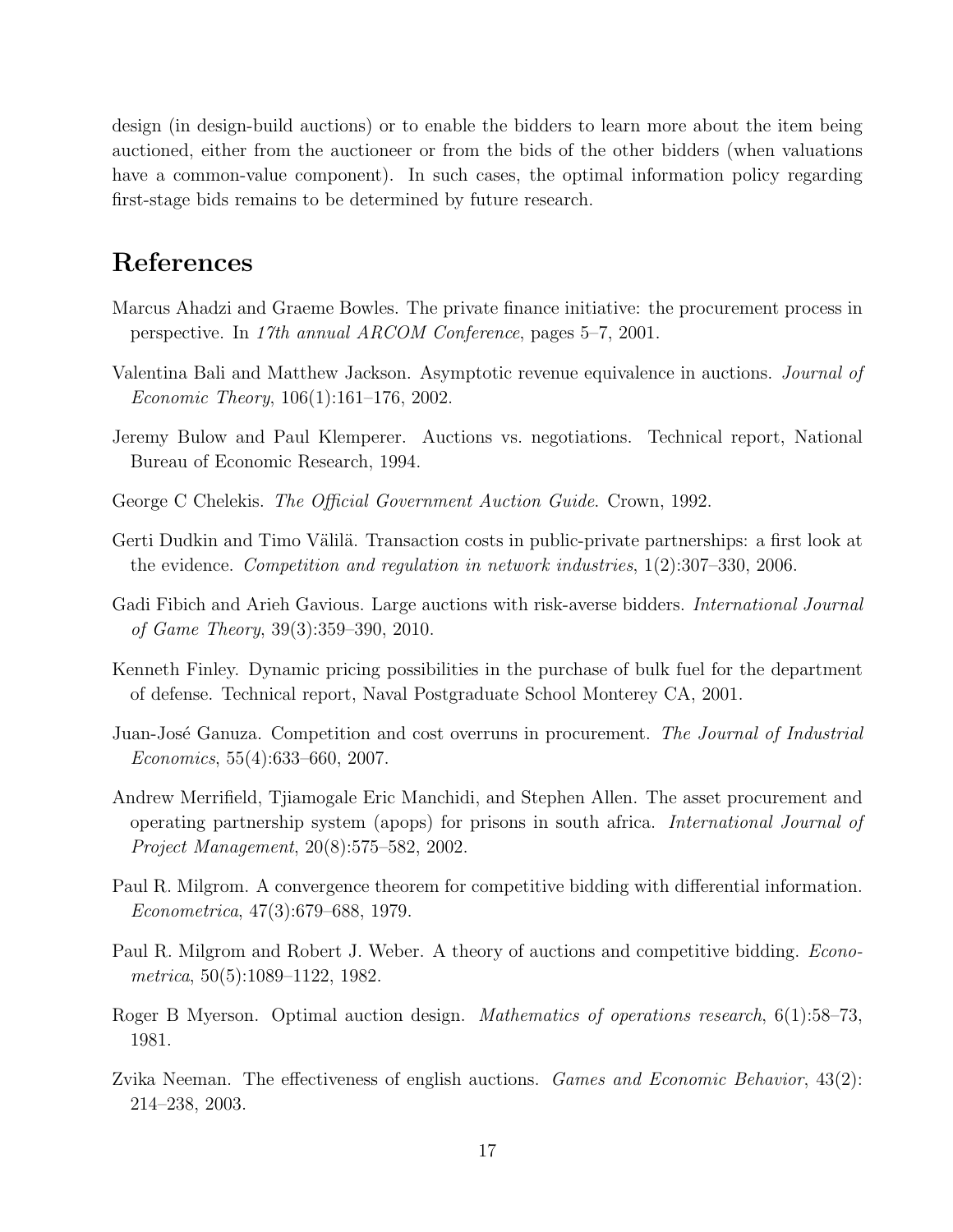- <span id="page-18-6"></span>Paul Noumba and Severine Dinghem. Private participation in infrastructure projects in the republic of Korea. World Bank Policy Research Working Paper, (3689), 2005.
- <span id="page-18-4"></span>Motty Perry, Elmar Wolfstetter, and Shmuel Zamir. A sealed-bid auction that matches the english auction. Games and Economic Behavior, 33(2):265–273, 2000.
- <span id="page-18-2"></span>Wolfgang Pesendorfer and Jeroen M Swinkels. Efficiency and information aggregation in auctions. American Economic Review, 90(3):499–525, 2000.
- <span id="page-18-5"></span>Daniel Quint and Kenneth Hendricks. A theory of indicative bidding. American Economic Journal: Microeconomics, 10(2):118–51, 2018.
- <span id="page-18-8"></span>Kai Rintala, David Root, Graham Ive, and Paul Bowen. Organizing a bidding competition for a toll road concession in South Africa: the case of Chapma's peak drive. Journal of Management in Engineering, 24(3):146–155, 2008.
- <span id="page-18-9"></span>Bruce A Roll. Online reverse auctions: a pricing tool for government contracting. Technical report, Naval Postgraduate School Monterey CA, 2000.
- <span id="page-18-7"></span>Bruno Sauvet-Goichon. Ashkelon desalination plant – A successful challenge. Desalination, 203  $(1):75 - 81, 2007.$
- <span id="page-18-3"></span>Jeroen M Swinkels. Efficiency of large private value auctions. Econometrica, 69(1):37–68, 2001.
- <span id="page-18-0"></span>Robert Wilson. A bidding model of perfect competition. The Review of Economic Studies, 44 (3):511–518, 1977.
- <span id="page-18-1"></span>Robert Wilson. Incentive efficiency of double auctions. Econometrica, 53(5):1101–1115, 1985.
- <span id="page-18-10"></span>Lixin Ye. Indicative bidding and a theory of two-stage auctions. *Games and Economic Behavior*, 58(1):181–207, 2007.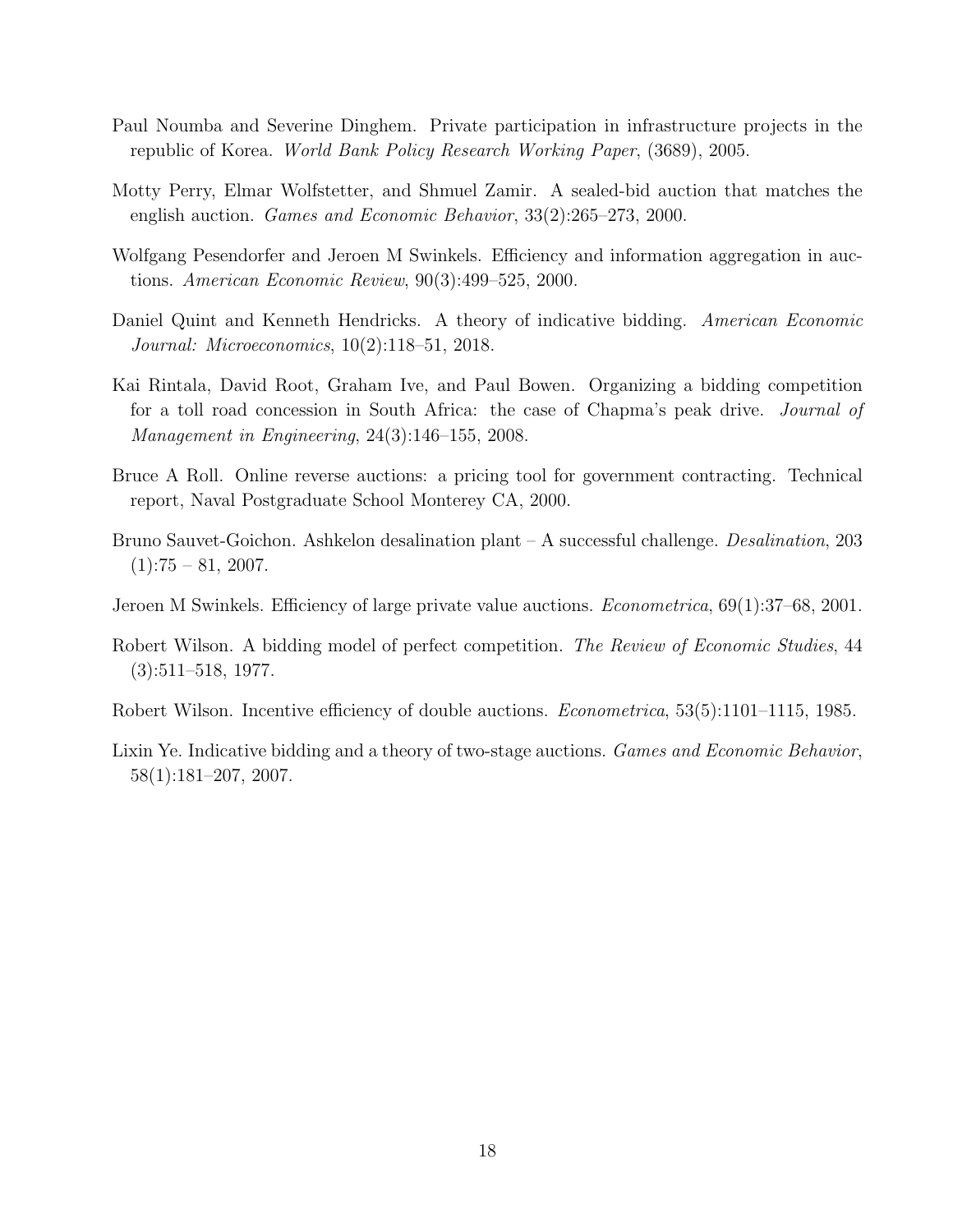## <span id="page-19-0"></span>A Uniqueness of the Revenue-Maximizing Equilibrium

We show that  $\Sigma^*$  is the unique equilibrium even for fewer bidders when the information structure is non-informative, taking the case of two possible valuations, three possible bids and considering pure strategies only. We conjecture that this is the case in general, regardless of the specific parameters of the auction. Partial results in the general case, based on computer simulations, are also reported.

The following proposition compares two extreme information structures: the non-informative information structure and the fully-informative information structure (where the first-stage bids are revealed to the bidders before the second stage).

**Proposition 1.** Consider an auction with n bidders, two possible types  $V = \{v^1, v^2\}$ , and three possible bids  $B = \{b^1, b^2, b^3\}$  ordered in the following way:  $b^1 < v^1 < b^2 < b^3 < v^2$ . Assume that the valuations are independent and identically distributed, with probability p of each bidder having valuation  $v^2$ . If  $\Sigma^*$  is the unique equilibrium in pure strategies when the information structure is fully informative, then it is also the unique equilibrium in pure strategies when the information structure is non-informative.

**Proof.** Assume w.l.o.g. that  $b^1 = 0$  and  $v^2 = 1$ . Since  $b^1 < v^1 < b^2 < b^3 < v^2$ , bidders of type  $v^1$  always bid in equilibrium  $b^1$ . Bidders of type  $v^2$  can choose any of the three possible bids. In the rest of the discussion, we focus on one such bidder. We denote by X the number of other high-type bidders, i.e.  $X \sim Bin(n-1, p)$ . The possible bids, private values, and revenues are illustrated in this figure:



The strategy of the proof is to construct a counter-example  $-$  a choice of parameters for which  $\Sigma^*$  is the unique equilibrium in the informed model but not in the non-informed model. We will show that such a counter-example is impossible.

#### The non-informed model

For a counter-example, we need an equilibrium in pure strategies additional to  $\Sigma^*$  in the non-informed model, but no additional equilibria in the fully-informed model.

Clearly, if the strategy profile in which everyone bids  $b<sup>1</sup>$  is an equilibrium in the noninformed model, then it is also an equilibrium in the fully-informed model. This is because they are essentially the same – no new information is revealed before the BAFO stage, as all bids are known and are the same regardless of private value. Therefore in a counter-example, it cannot be an equilibrium, which means that there exists a profitable deviation from this strategy profile. The profitable deviation can be to bid  $b<sup>2</sup>$  or to bid  $b<sup>3</sup>$ . However, if all other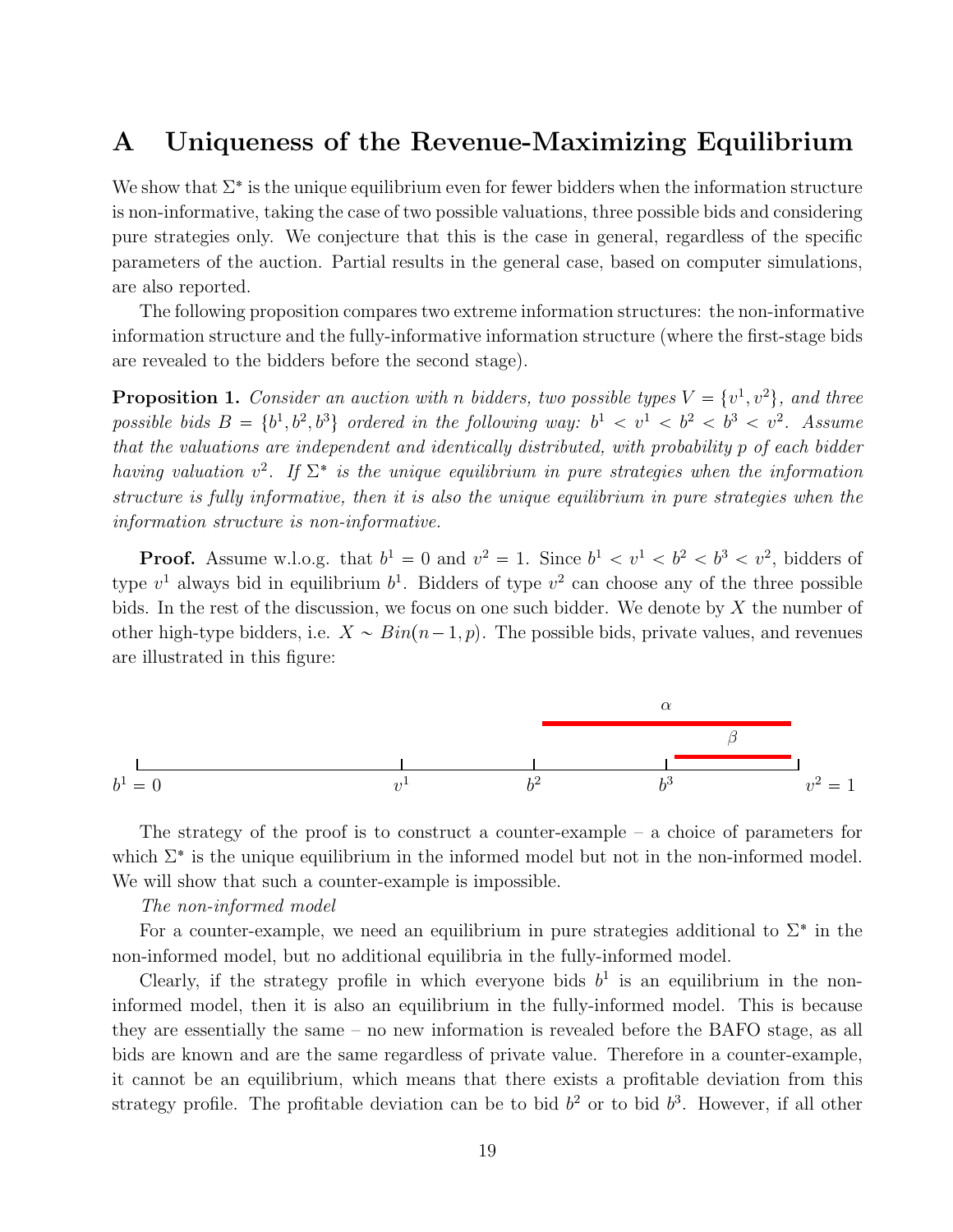bidders bid  $b^1$ , bidding  $b^3$  has no strategic advantage over bidding  $b^2$ : both guarantee a win, and the revenue is higher when  $b^2$  is bid. Thus, bidding  $b^2$  is a profitable deviation:

$$
U_i(b^1|v^2) = \frac{1}{n} < \alpha = U_i(b^2, b_{-i}^1|v^2) \tag{A.1}
$$

The only other pure strategy profile is to bid  $b^2$  (denoted by  $\Sigma$ ), so it is assumed to be the additional equilibrium. Hence, bidding  $b<sup>3</sup>$  is not a profitable deviation:

$$
U_i(\Sigma|v^2) = \alpha \mathbb{E}(\frac{1}{X+1}) \ge U_i(b^3, \Sigma_{-i}|v^2) = \beta
$$
\n(A.2)

In addition,  $\Sigma^*$  is equilibrium in the non-informed model so bidding  $b^2$  is not a profitable deviation:

$$
U_i(\Sigma^* | v^2) = \beta \mathbb{E}(\frac{1}{X+1}) \ge U_i(b^2, \Sigma_{-i}^* | v^2) = \alpha \Pr(X=0)
$$
 (A.3)

#### The fully-informed model

We construct an example where  $\Sigma^*$  is the unique equilibrium with information. Thus, there is no profitable deviation from  $\Sigma^*$  and no other equilibrium. More precisely:

Bidding  $b^2$  in both stages regardless of information is not an equilibrium in the fully-informed model. The only profitable deviation can be to employ a strategy that uses information, which must be either  $\sigma_0$ ="play 0 at the first bid, then best respond to information" or  $\sigma_\alpha$ ="play  $b^2$ at the first bid, then best respond to information".

**Is**  $\sigma_{\alpha}$  a profitable deviation? The best response is to continue bidding  $b^2$  if the other bid is 0 (there are no  $v^2$  bidders) and bid  $b^3$  if the other bid is  $b^2$  (otherwise, bidding  $b^2$  again would result in the equilibrium strategy). To conclude, the best response is getting  $\beta$  with probability 1 rather than splitting  $\alpha$  between the two. Thus, with some implicit conditions on the bids, we get:

$$
0 < \frac{\alpha}{2} < \beta < \alpha < 1. \tag{A.4}
$$

In addition,  $\sigma_{\alpha}$  cannot be an equilibrium in the fully-informed model, and the only possible deviation is bidding  $b^3$  in both stages:

$$
U_i(\Sigma_\alpha|v^2) = (\alpha - \beta) \Pr(X = 0) + \beta \mathbb{E}(\frac{1}{X+1}) < U_i(b^3, \Sigma_{\alpha - i}|v^2) = \frac{\beta}{2}(1 + \Pr(X = 0)). \tag{A.5}
$$

We can rearrange these inequalities as inequalities between  $\alpha$  and  $\beta$  and combine them all:

<span id="page-20-0"></span>
$$
0 < \alpha \max\{\frac{1}{2}, \frac{\Pr(X=0)}{\mathbb{E}(\frac{1}{X+1})}, \frac{\Pr(X=0)}{\frac{1}{2} + \frac{3\Pr(X=0)}{2} - \mathbb{E}(\frac{1}{X+1})}\} < \beta < \alpha \mathbb{E}(\frac{1}{X+1}) < 1 \tag{A.6}
$$

In addition, from the properties of expectation, it is clear that  $\mathbb{E}(\frac{1}{X_1})$  $\frac{1}{X+1}$ ) <  $\frac{1}{2}$  +  $\frac{\Pr(X=0)}{2}$  $\frac{x=0}{2}$ . Set  $x = \mathbb{E}(\frac{1}{X})$  $\frac{1}{X+1}$ ,  $y = \Pr(X = 0)$ . A necessary condition for [\(A.6\)](#page-20-0) to hold is

<span id="page-20-1"></span>
$$
\frac{1}{2} < x < \frac{1}{2} + \frac{y}{2} \tag{A.7}
$$

$$
y < x^2 \tag{A.8}
$$

$$
y < (\frac{1}{2} + \frac{3}{2}y - x)x
$$
 (A.9)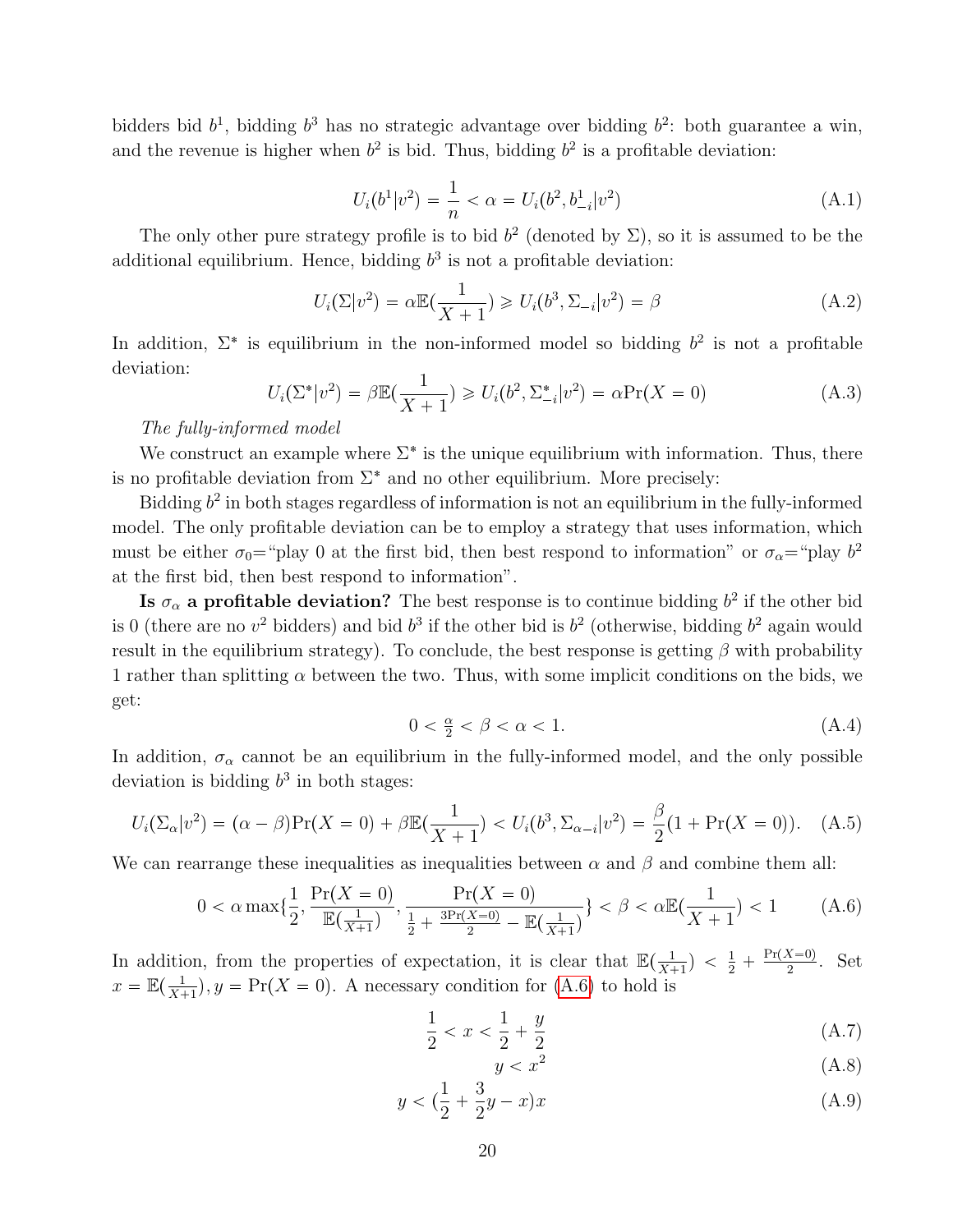Summing [\(A.8\)](#page-20-1) and [\(A.9\)](#page-20-1) yields  $y < \frac{x}{4-3x}$  which combined with [\(A.7\)](#page-20-1) results in  $\frac{1}{2} < x < \frac{2}{3}$  $\frac{2}{3}$ . On the other hand, [\(A.9\)](#page-20-1) is equivalent to  $y(1-\frac{3}{2})$  $(\frac{3}{2}x) < \frac{1}{2}x - x^2$ . The right-hand side is negative in the region  $\frac{1}{2} < x < \frac{2}{3}$  whereas the left-hand side is positive. A contradiction  $-\sigma_{\alpha}$  is not a profitable deviation and  $\beta \leq \frac{\alpha}{2}$ 2 . And the contract of the contract of  $\Delta$ 

Can  $\sigma_0$  be a profitable deviation? The profit with the deviation is:

$$
U_i(\sigma_0, \Sigma_{\alpha_{-i}} | v^2) = \Pr(X = 0) \frac{2}{n} \max\{\alpha, \frac{1}{2}\} + \Pr(X = 1) \frac{1}{n-2} \max\{\beta, \frac{\alpha}{2}\}
$$
(A.10)

Our previous case resulted in  $\beta \leq \frac{\alpha}{2}$  $\frac{\alpha}{2}$ . In addition,  $\frac{1}{n} \le \alpha$  and  $\frac{2\alpha}{n} \le \alpha$  so  $\frac{2}{n} \max\{\alpha, \frac{1}{2}\}\le \alpha$ :

$$
U_i(\sigma_0, \Sigma_{\alpha_{-i}} | v^2) \leqslant \Pr(X = 0)\alpha + \Pr(X = 1) \frac{1}{n-2} \frac{\alpha}{2} \leqslant
$$
\n
$$
\leqslant \Pr(X = 0)\alpha + \Pr(X = 1) \frac{\alpha}{2} = \alpha(\Pr(X = 0) + \frac{1}{2}\Pr(X = 1)) <
$$
\n
$$
\leqslant \alpha \mathbb{E}(\frac{1}{X+1}) = U_i(\Sigma_{\alpha} | v^2)
$$
\n(A.11)

which means that  $\sigma_0$  is not a profitable deviation either.  $\Delta$ 

To conclude, it is impossible to satisfy all the conditions in these settings, and if  $\Sigma^*$  is not unique without information, it cannot be unique with information. П

The key component of the proof is that only bidders with private valuation  $v^2$  need to be considered and there is a relatively small number of parameters and inequalities that lead to a contradiction. This proof can be applied to more general cases, with more possible private values and bids, as long as these features remain.

Changing the order to  $b^1 < b^2 < v^1 < b^3 < v^2$  complicates the problem significantly. After removing dominated strategies, there are 13 (pure) strategy profiles in the informed model which need to be excluded from being an equilibrium. This results in a large number of inequalities and "cases" to verify, that do not converge to such a neat result as in the Proposition and, more importantly, cannot be easily generalized.

We, therefore, wrote a computer simulation to test our hypothesis in slightly more general settings for different values of  $p, n, v<sup>1</sup>$  and M, the number of possible bids (assuming that they are equally spaced,  $B = \{0, \frac{1}{b}\}$  $\frac{1}{M}, \ldots, \frac{M-1}{M}$  $\{ \frac{M-1}{M} \}$ ). For each  $M \in \{4, \ldots, 15\}$  and  $n \in \{4, \ldots, 15\}$ , we constructed a grid with 100 points for  $(p, v^1)$  in the domain  $[0.1, 0.4] \times [0.09, 0.5]$  and calculated all possible pure-strategy equilibria for the chosen parameters. Despite our efforts, we did not manage to find a counter-example for our conjecture, i.e. a set of parameters for which  $\Sigma^*$  is the unique equilibrium with information but not the unique equilibrium without information.

## <span id="page-21-0"></span>B Alternative Assumption Regarding the Joint Distribution of the Private Valuations

A close examination of the proof of Lemma [2](#page-13-2) reveals that the uniform full support distribution can be slightly relaxed. We chose the uniform full support assumption since it is both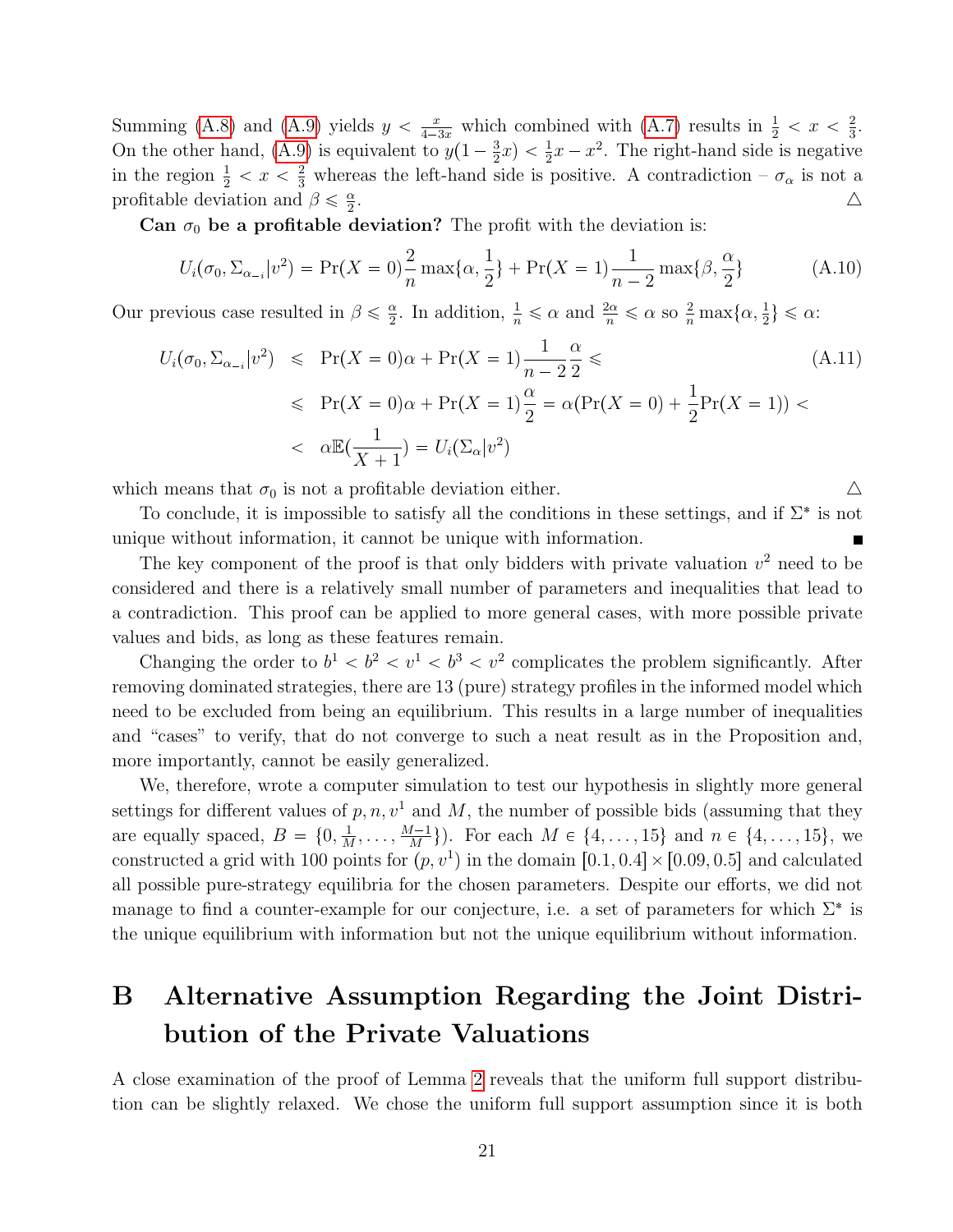general and easy to verify. Alternative assumptions are more general but harder to verify; moreover, they rely on the bidding strategies and not the distributions. Here we present one such generalization.

Instead of the uniform full support assumption, assume that there exists  $\delta > 0$  such that for every  $k \in \{1, ..., K\}$ , when a bidder has a valuation  $v^k$ , conditional on  $D_k^{13}$  $D_k^{13}$  $D_k^{13}$  and given that:

• If each bidder with valuation  $v^k$  bids within some range of values with probability  $\bar{q}$  at most (independently from the other bidders having valuation  $v^k$ ), then the probability that at most one other bidder will bid within that range is bounded from above by

$$
(B.1) \quad 1 - \bar{q}\delta)^{n-1} + (n-1)\bar{q}\delta(1 - \bar{q}\delta)^{n-2}.
$$

This term comes from the best-case scenario for the bidder. If all the other bidders have the private valuation  $v^k$  with the lowest possible probability ( $\delta$ ), then the number of  $v^k$ type bidders who bid in this range is a random variable  $X$  with binomial distribution with parameters  $n-1$  and  $\delta \bar{q}$ , and the right-hand side is  $Pr(X \leq 1)$ .

• If we denote by X the number of other bidders with valuation  $v^k$ , then  $E[\frac{1}{X}$  $\frac{1}{X+1}$   $\leq$  $\left[1-(1-\delta\bar{q})^n\right]$  $\frac{1-\sigma q}{n\delta \bar{q}}$ . The right-hand side is the expectation when X has the binomial distribution with parameters  $n - 1$  and  $\bar{q}\delta$ , i.e. when the bidders are independent (see Eq.[\(6\)](#page-14-0)).

Note that this assumption is satisfied when valuations are independent with a lower bound of  $\delta$  on the probabilities of the values in the support. However, some positive correlation typically makes this condition easier to satisfy – given a bidder's valuation, the probability of bidders with similar valuations should increase. Negative correlation is also possible. However in extreme cases, if a bidder's valuation lowers the probability of the other bidders having a similar valuation, then the assumption does not hold.

## <span id="page-22-0"></span>C Continuous Auctions

The main text presented a two-stage auction model with discrete sets of valuations and possible bids. This mirrors common practice, where currency is discrete and in many cases, auctioneers require "rounded" bids (for example, bids may have to be in increments of 10, 000\$). Moreover, this assumption simplifies the analysis, as the existence of equilibria under all information structures is ensured in this model and the revenue-maximizing strategy profile,  $\Sigma^*$ , is well defined. In this Appendix, we provide several results regarding the continuous case. Although not a full analysis of the problem, our findings point to additional drawbacks of revealing information and strengthen the claim made in the main text.

Our model is identical to the model in Section [2,](#page-6-0) except for the continuity of the bids and valuations. Hence, we assume that  $B = [0, \infty)$  and  $V = [v_{min}, v_{max}]$  with  $0 \le v_{min} < v_{max}$ .

<span id="page-22-1"></span><sup>&</sup>lt;sup>13</sup>Recall,  $D_k$  is when the types of all bidders are at most  $v^k$ .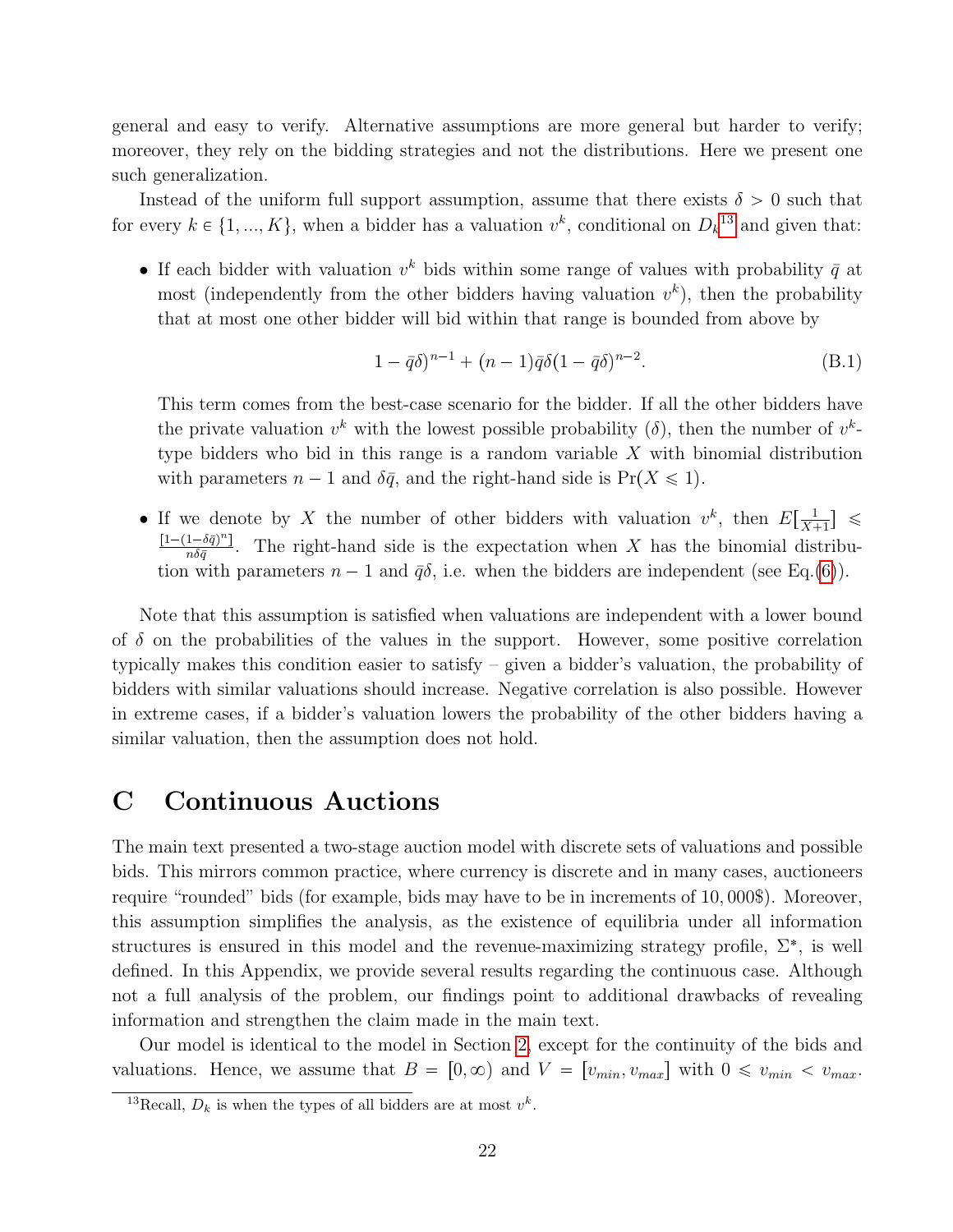We only consider the full information case, and assume that the first-round bids of the two finalists are revealed before the second round. The tie-breaking rule in the second round is not necessarily symmetric. For example, it can favor the bidder who made the highest first-round bid.

In this model, the  $\beta^j$ s are not well defined and therefore neither is the revenue-maximizing strategy profile (or, if defined as the strategy profile in which all bidders bid their valuations in both rounds, it is obviously not an equilibrium). Instead, we study the existence of an efficient equilibrium, i.e. an equilibrium in which the bidder with the highest valuations wins the item, which in many cases also provides the highest expected payoff to the seller. We show that under mild additional assumptions, there are no symmetric efficient equilibria in pure strategies. This leads us to the conclusion that, as in the discrete model, there are no advantages to a BAFO stage whose sole purpose is to increase auctioneer's revenue, without providing additional information about the item being auctioned. We note that it is not even clear that an equilibrium exists in this model. We therefore prove in this Appendix that if an equilibrium exists, it is not efficient.

Consider a symmetric efficient equilibrium in pure strategies. In such an equilibrium there exists a function  $f: V \to B$  which represents the first-round bid. Since the equilibrium is efficient, f must be strictly increasing (otherwise, the highest bidder might not be selected for the second round). Hence, on the equilibrium path, valuations are revealed by the first-round bids. The second-round bids can be described by the two functions  $g, h: V \times V \rightarrow B$ , where  $g(x, y)$  is the second-round bid of the bidder who bid the highest value  $f(x)$  in the first round and  $h(x, y)$  is the bid of the runner-up, who bid  $f(y)$  in the first round. The equilibrium is efficient, so  $g(x, y) \geq h(x, y)$ .

For simplicity, we assume that the valuations are i.i.d. and drawn from  $V$  with a probability distribution  $p(v)$  that is continuous and positive on V. This ensures that the probability that a valuation falls within a particular interval of (small) length  $\epsilon$  is of order  $\epsilon$ . The following Lemma provides additional properties of the equilibrium.

<span id="page-23-3"></span><span id="page-23-0"></span>**Lemma 3.** Let x and y be possible valuations, with  $x > y$ . Almost surely:

- 1.  $y \leqslant q(x, y) \leqslant x$ .
- <span id="page-23-1"></span>2.  $q(x, y) = \max(f(x), h(x, y)).$
- <span id="page-23-2"></span>3. If  $f(x) < y$ , then  $h(x, y) = g(x, y) \geq y$ .
- <span id="page-23-4"></span>4. The assumption that  $h(x, y) \geq y$  is made without loss of generality.
- 5. If  $x > v_{min}$ , then  $f(x) < x$ .

#### Proof.

1. If  $g(x, y) > x$ , the player with valuation x is bidding above his value and should slightly decrease his second-stage bid; if  $q(x, y) < y$ , the player with valuation y should deviate and bid slightly above  $q(x, y)$ .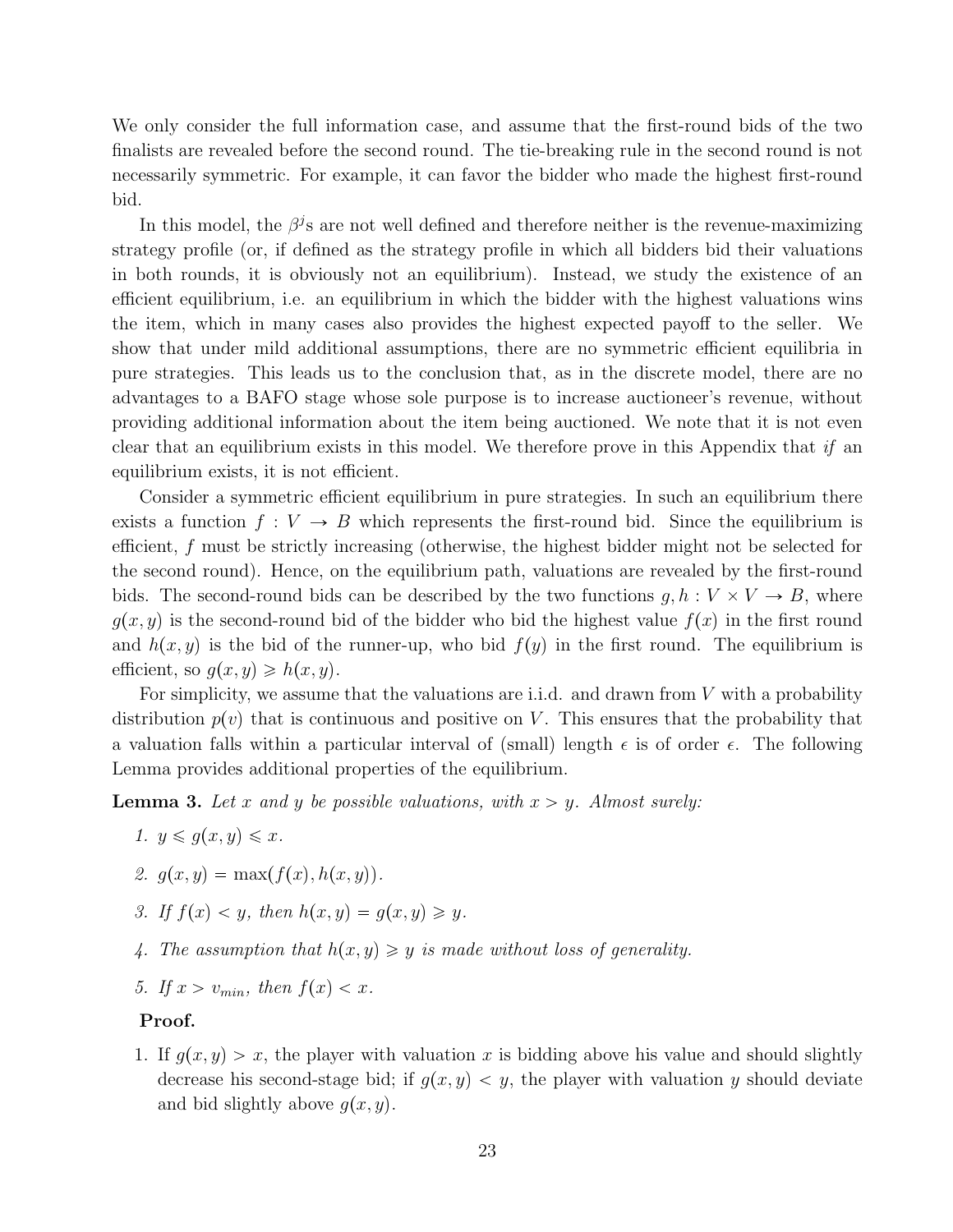- 2. The auction rules prevent bidding below the first-round bid, so  $g(x, y) \ge f(x)$ . Clearly,  $g(x, y) \geq h(x, y)$  because the auction is assumed to be efficient, so  $g(x, y) \geq \max(f(x), h(x, y))$ . The reverse inequality holds because otherwise the winner should decrease his secondround bid.
- 3. Immediate from [1](#page-23-0) and [2:](#page-23-1)  $g(x, y) \geq y > f(x)$  so  $g(x, y) \neq f(x)$  and the only remaining possibility is  $q(x, y) = h(x, y)$ .
- 4. If we replace h by h defined by  $\hat{h}(x, y) = \max(y, h(x, y))$ , then we still have an equilibrium. Indeed, this does not change anything when  $f(x) < y$  by point [3\)](#page-23-2), and when  $f(x) > y$ , this does not change the equilibrium payoffs nor the possible deviations and their payoffs. Therefore, we can assume that the equilibrium we have in hand is the one where  $h(x, y) \geq$ y.
- 5. If  $f(x) = x$  and  $x > v_{min}$ , then the bidder obtains a zero payoff though he could obtain a positive payoff by playing as if he had a slightly lower valuation.

For our proof, we still need an extra assumption. Several natural assumptions are possible. We choose to assume that the runner-up never bids above his value:

<span id="page-24-1"></span>**Assumption 2.** For all  $x, y \in V$  with  $x > y$ , we assume  $h(x, y) \leq y$ .

Combined with Lemma [3](#page-23-3) (part [4\)](#page-23-4), on equilibrium path and without loss of generality,  $h(x, y) = y$  and by part [2,](#page-23-1)  $g(x, y) = \max(f(x), y)$ . It follows that g is non-decreasing in each of its arguments and strictly increasing if both arguments increase:  $x < x'$  and  $y < y'$  imply  $g(x, y) < g(x', y')$ . We are now ready to show that in this model, an efficient equilibrium does not exist, i.e. that the above properties cannot all hold together.

<span id="page-24-0"></span>Proposition 2. In a two-stage BAFO auction with a continuous set of bids and valuations, there are no symmetric efficient equilibria in pure strategies when all bids are revealed to the bidders before the BAFO stage.

**Proof.** Assume by contradiction that such an equilibrium exists and consider bidder  $n$  with valuation  $z > v_{min}$ . Let  $x \geq y$  be the two highest valuations among the other  $n-1$  bidders. Almost surely,  $x > y$ , which we now assume. Let  $\epsilon > 0$  and consider a deviation by bidder n that consists of bidding  $f(z - \epsilon)$  in the first round instead of  $f(z)$  and then playing optimally in the second round. We study the gain from this deviation in all possible cases (with non-zero probability) and show that it is positive for  $\epsilon$  small enough. The main two cases are the case where bidder *n* does not have the highest valuation ("case A":  $z < x$ ) and where bidder *n* has the highest valuation ("case B":  $z > x$ ). The full analysis of all sub-cases that occur with positive probability is provided here and summarized in Table [C.](#page-24-0)

Case A:  $z < x$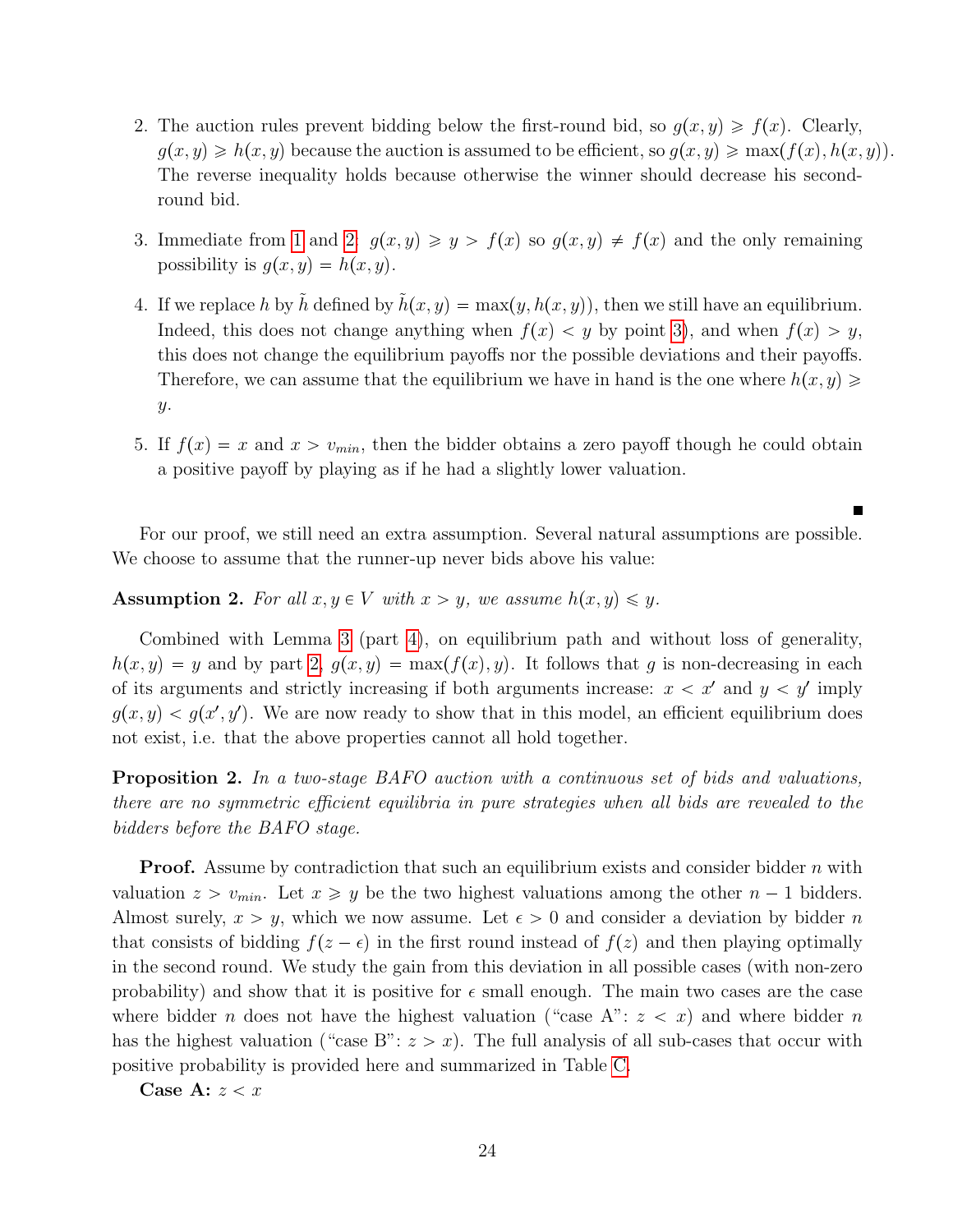Case A.1:  $f(x) < z - \epsilon < z < x$ .

As  $\epsilon$  goes to 0, this case occurs with probability of order 1 (bounded away from zero). Bidder n's equilibrium payoff is 0, as the highest bidder wins the auction. If bidder  $n$ deviates, he is still selected and his opponent's second-round bid is  $g(x, z-\epsilon) = h(x, z-\epsilon)$ , so the deviation payoff is arbitrarily close to  $\max(0, z - h(x, z - \epsilon))$ , which is equal to  $\epsilon$ under Assumption [2.](#page-24-1) Thus, the gain is of order  $\epsilon$ .

Case A.2 Otherwise.

The payoff from the equilibrium strategy is 0 and the payoff when deviating is nonnegative, so the deviation gain is non-negative.

Case B:  $z > x$ 

Case B.1  $z - \epsilon > x$ .

This occurs with probability of order 1. The equilibrium payoff is  $z - g(z, x)$  and the payoff when deviating is  $z - g(z - \epsilon, x)$ . The gain from deviation is therefore

$$
g(z, x) - g(z - \epsilon, x) = \max(f(z), h(z, x)) - \max(f(z - \epsilon), h(z - \epsilon, x))
$$

under Assumption [2](#page-24-1) this results in  $\max(f(z), x) - \max(f(z - \epsilon), x) \geq 0$ .

Case B.2  $y < z - \epsilon < x < z$ .

This occurs with probability of order  $\epsilon$ . The equilibrium payoff is  $z - g(z, x) \leq z - x$ , whereas when deviating, the payoff is arbitrarily close to  $z - g(x, z - \epsilon) \geq z - x$ . Thus, there is at most an arbitrarily small loss from deviating. Under Assumption [2,](#page-24-1) the gain is actually strictly positive:

$$
g(z,x) - g(x,z - \epsilon) = \max(f(z),x) - \max(f(x),z - \epsilon) \geq x - \max(f(x),z - \epsilon) > 0.
$$

Case B.3  $z - \epsilon < y < x < z$ .

This occurs with probability of order  $\epsilon^2$ . The payoff when deviating is zero while the payoff in equilibrium is  $z - g(z, x) \leq z - x \leq \epsilon$ . Hence, by deviating, the bidder loses at most  $\epsilon$ .

To summarize, under Assumption [2,](#page-24-1) by bidding  $f(z - \epsilon)$  instead of  $f(z)$ , the bidder can obtain a positive profit of order  $\epsilon$  and a loss of order  $\epsilon^3$ . Hence, for  $\epsilon$  small enough, this is a profitable deviation and the functions  $f, g, h$  do not form a symmetric efficient equilibrium.

This proposition shows that with information, equilibria, if they exist, cannot be efficient. Contrastingly, without information the auction is equivalent to a first-price (single-stage) sealedbid auction (the proof of Lemma [1](#page-13-1) is also valid in this model), so there exists an efficient equilibrium. Although efficiency does not directly imply best revenue for the seller, it is often